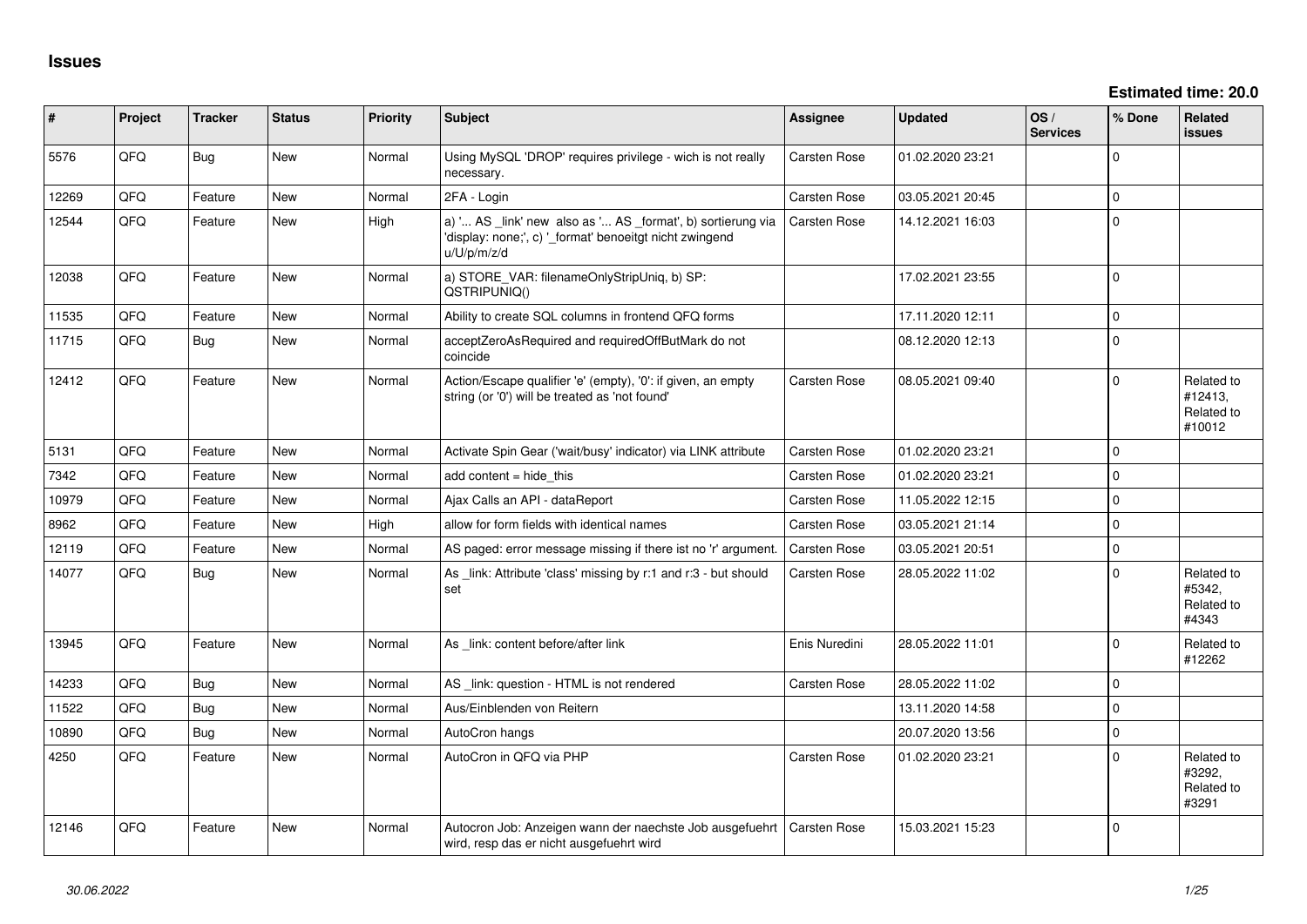| #     | Project | <b>Tracker</b> | <b>Status</b> | <b>Priority</b> | <b>Subject</b>                                                               | <b>Assignee</b> | <b>Updated</b>   | OS/<br><b>Services</b> | % Done      | <b>Related</b><br><b>issues</b>               |
|-------|---------|----------------|---------------|-----------------|------------------------------------------------------------------------------|-----------------|------------------|------------------------|-------------|-----------------------------------------------|
| 8431  | QFQ     | <b>Bug</b>     | <b>New</b>    | High            | autocron.php with wrong path                                                 | Carsten Rose    | 03.05.2021 21:14 |                        | $\mathbf 0$ |                                               |
| 13647 | QFQ     | <b>Bug</b>     | <b>New</b>    | Normal          | Autofocus funktioniert nicht auf Chrome                                      | Benjamin Baer   | 19.03.2022 17:44 |                        | $\mathbf 0$ |                                               |
| 11893 | QFQ     | Feature        | New           | High            | Broken SIP: a) only report one time, b) only report in main<br>column        | Carsten Rose    | 12.05.2021 12:13 |                        | $\mathbf 0$ | Related to<br>#12532,<br>Related to<br>#14187 |
| 9177  | QFQ     | <b>Bug</b>     | <b>New</b>    | Normal          | Bug? QFQ tries to save an action FE, which has real<br>existing column name  | Carsten Rose    | 01.02.2020 23:22 |                        | $\mathbf 0$ |                                               |
| 9781  | QFQ     | Feature        | <b>New</b>    | Normal          | Button: CSS class to make buttons smaller                                    | Carsten Rose    | 01.02.2020 23:22 |                        | $\mathbf 0$ |                                               |
| 13467 | QFQ     | Feature        | New           | Normal          | ChangeLog Generator                                                          | Carsten Rose    | 19.03.2022 17:46 |                        | $\mathbf 0$ | Related to<br>#11460                          |
| 13451 | QFQ     | Bug            | <b>New</b>    | Normal          | Character Counter / Max Character: Problem in Safari                         | Carsten Rose    | 15.04.2022 17:18 |                        | $\mathbf 0$ |                                               |
| 12474 | QFQ     | Feature        | <b>New</b>    | Normal          | Check BaseConfigURL if it is given and the the last char is '/'              | Carsten Rose    | 03.05.2021 20:45 |                        | $\mathbf 0$ |                                               |
| 9853  | QFQ     | Feature        | New           | Normal          | Check das SQL / QFQ / Mail Logfile geschrieben wird                          |                 | 09.01.2020 11:15 |                        | $\mathbf 0$ |                                               |
| 11752 | QFQ     | Bug            | <b>New</b>    | Normal          | checkbox renders multiple input elements with same name                      | Carsten Rose    | 17.12.2020 14:58 |                        | $\mathbf 0$ | Related to<br>#11750                          |
| 12163 | QFQ     | Feature        | <b>New</b>    | Normal          | Checkbox: table wrap                                                         | Carsten Rose    | 03.05.2021 20:51 |                        | $\mathbf 0$ |                                               |
| 11057 | QFQ     | Bug            | New           | High            | Checkboxes ohne span.checkmark im Report werden<br>ausgeblendet              | Benjamin Baer   | 03.05.2021 21:12 |                        | $\mathbf 0$ | Related to<br>#11039                          |
| 12476 | QFQ     | Feature        | <b>New</b>    | Normal          | clearMe: a) should trigger 'dirty', b) sticky on textarea resize             | Benjamin Baer   | 04.01.2022 08:40 |                        | $\mathbf 0$ | Related to<br>#9528                           |
| 7102  | QFQ     | Feature        | <b>New</b>    | Normal          | Comment sign in report: '#' and '--'                                         | Carsten Rose    | 01.02.2020 23:21 |                        | $\mathbf 0$ |                                               |
| 12714 | QFQ     | <b>Bug</b>     | <b>New</b>    | Normal          | Conversion of GIF to PDF broken when GIF contains Alpha.                     | Carsten Rose    | 19.03.2022 17:49 |                        | $\mathbf 0$ |                                               |
| 12327 | QFQ     | <b>Bug</b>     | New           | Normal          | Copy to clipboard: Glyphicon can not be changed                              | Carsten Rose    | 27.12.2021 17:59 |                        | $\mathbf 0$ |                                               |
| 12330 | QFQ     | Feature        | <b>New</b>    | Normal          | Copy to input field / text area / TinyMCE                                    | Carsten Rose    | 07.04.2021 09:01 |                        | $\mathbf 0$ |                                               |
| 8089  | QFQ     | Feature        | New           | Normal          | Copy/Paste for FormElements                                                  | Carsten Rose    | 01.02.2020 23:22 |                        | $\mathbf 0$ |                                               |
| 13843 | QFQ     | Feature        | New           | Normal          | Create JWT via QFQ                                                           | Carsten Rose    | 19.03.2022 17:42 |                        | $\mathbf 0$ |                                               |
| 13841 | QFQ     | Feature        | <b>New</b>    | Normal          | Create PDF via iText - evaluate                                              | Carsten Rose    | 19.03.2022 17:42 |                        | $\mathbf 0$ |                                               |
| 9136  | QFQ     | Feature        | New           | Normal          | Create ZIP files with dynamic PDFs                                           | Carsten Rose    | 01.02.2020 23:22 |                        | $\mathbf 0$ |                                               |
| 9348  | QFQ     | Feature        | New           | Normal          | defaultThumbnailSize: pre render thumbnails                                  | Carsten Rose    | 12.06.2021 09:05 |                        | $\mathbf 0$ |                                               |
| 7481  | QFQ     | Feature        | <b>New</b>    | Normal          | Detect 'BaseUrl' automatically                                               | Carsten Rose    | 01.02.2020 23:21 |                        | $\mathbf 0$ |                                               |
| 13460 | QFQ     | <b>Bug</b>     | New           | Normal          | Doc: Password set/reset  password should not processed<br>with 'html encode' | Carsten Rose    | 19.03.2022 17:46 |                        | $\mathbf 0$ |                                               |
| 14377 | QFQ     | Bug            | <b>New</b>    | Normal          | Documentation > General Tips: white page after migration                     | Enis Nuredini   | 19.06.2022 16:37 |                        | $\mathbf 0$ |                                               |
| 12109 | QFQ     | Feature        | New           | Normal          | Donwload Link: Plain, SIP, Persistent Link, Peristent SIP -<br>new notation  | Carsten Rose    | 03.05.2021 20:45 |                        | $\mathbf 0$ | Related to<br>#12085                          |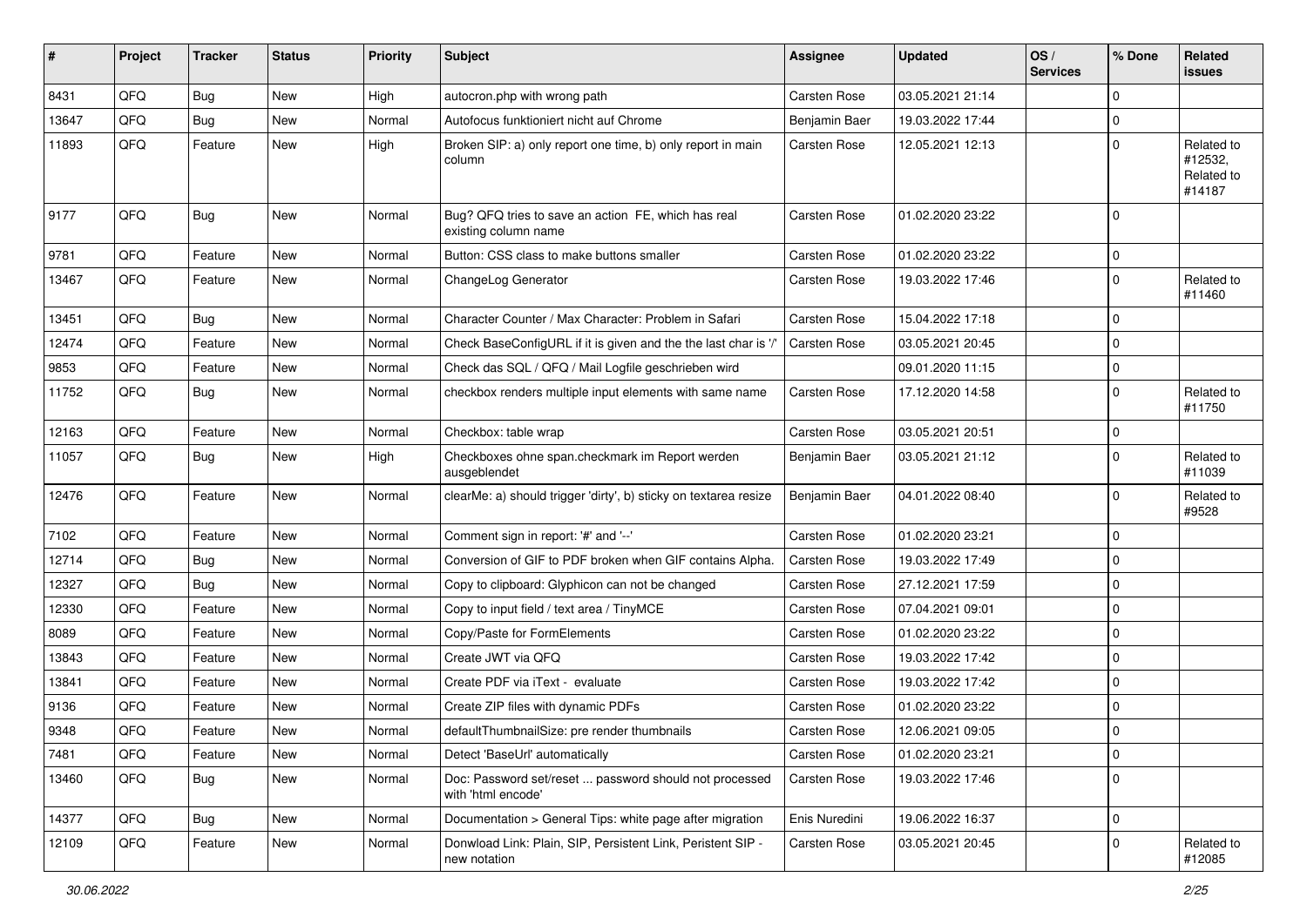| #     | Project | <b>Tracker</b> | <b>Status</b> | <b>Priority</b> | <b>Subject</b>                                                                                                   | <b>Assignee</b>     | <b>Updated</b>   | OS/<br><b>Services</b> | % Done      | Related<br>issues                                |
|-------|---------|----------------|---------------|-----------------|------------------------------------------------------------------------------------------------------------------|---------------------|------------------|------------------------|-------------|--------------------------------------------------|
| 5221  | QFQ     | <b>Bug</b>     | <b>New</b>    | High            | Download Dialog: Bleibt stehen in FF wenn Datei<br>automatisch gespeichert wird.                                 | <b>Carsten Rose</b> | 03.05.2021 21:14 |                        | $\mathbf 0$ |                                                  |
| 10996 | QFQ     | Feature        | New           | Normal          | Download video via sip: no seek                                                                                  | Carsten Rose        | 12.08.2020 14:18 |                        | $\mathbf 0$ |                                                  |
| 6292  | QFQ     | Feature        | New           | Normal          | Download: File speichern mit Hash aber original Filename in<br>der Datenbank vermerken fuer Downloads            | <b>Carsten Rose</b> | 01.02.2020 23:21 |                        | $\mathbf 0$ |                                                  |
| 12603 | QFQ     | Feature        | New           | Normal          | Dropdown (Select), Radio, checkbox:<br>itemListAlways={{!SELECT key, value}}                                     | <b>Carsten Rose</b> | 19.03.2022 17:47 |                        | $\mathbf 0$ |                                                  |
| 10119 | QFQ     | Feature        | New           | Normal          | Dropdown (selectlist) & TypeAhead: format and catagorize<br>list                                                 | Carsten Rose        | 07.05.2020 09:36 |                        | $\mathbf 0$ |                                                  |
| 12670 | QFQ     | <b>Bug</b>     | New           | High            | Dropdown-Menu classes können nicht mehr angegeben<br>werden                                                      | Carsten Rose        | 07.12.2021 17:19 |                        | $\mathbf 0$ |                                                  |
| 11504 | QFQ     | Feature        | New           | Normal          | Dynamic Update: Button text update for 'Save',' Close' &<br>'Delete'                                             | Carsten Rose        | 12.11.2020 23:44 |                        | $\mathbf 0$ |                                                  |
| 4082  | QFQ     | Feature        | New           | Normal          | Dynamic Update: modeSql - useful default                                                                         | Carsten Rose        | 01.02.2020 23:22 |                        | $\mathbf 0$ |                                                  |
| 11195 | QFQ     | <b>Bug</b>     | New           | Low             | Dynamic Update: Note not updated if new text is empty<br>(v20.4)                                                 |                     | 25.09.2020 11:14 |                        | $\mathbf 0$ |                                                  |
| 7002  | QFQ     | Bug            | New           | Normal          | Dynamic Update: row does not disappear / appear                                                                  | Carsten Rose        | 01.02.2020 23:22 |                        | $\mathbf 0$ |                                                  |
| 7109  | QFQ     | Feature        | New           | Normal          | Dynamic Updates: row/element hide                                                                                | Carsten Rose        | 01.02.2020 23:22 |                        | $\mathbf 0$ | Has<br>duplicate<br>#4081                        |
| 11460 | QFQ     | Feature        | New           | Normal          | Easier creation of changelog: gitchangelog                                                                       | Carsten Rose        | 12.06.2021 10:20 |                        | $\mathbf 0$ | Related to<br>#13467                             |
| 9783  | QFQ     | Bug            | New           | Normal          | Email with special characters                                                                                    | Carsten Rose        | 01.02.2020 23:22 |                        | $\mathbf 0$ |                                                  |
| 12989 | QFQ     | Bug            | <b>New</b>    | Normal          | empty string does not trigger dynamic update                                                                     | Enis Nuredini       | 28.05.2022 11:09 |                        | $\mathbf 0$ |                                                  |
| 10759 | QFQ     | <b>Bug</b>     | <b>New</b>    | Normal          | emptyMeansNull - Feld falsch aktualisiert                                                                        |                     | 12.11.2020 23:45 |                        | $\mathbf 0$ |                                                  |
| 3864  | QFQ     | Feature        | New           | Normal          | Encrypt / decrypt field                                                                                          | Carsten Rose        | 08.03.2021 18:08 |                        | $\mathbf 0$ |                                                  |
| 13689 | QFQ     | <b>Bug</b>     | New           | Normal          | Enter auf Eingabefeld mit ungültigem Wert führt zu blurry<br>Seite                                               | Enis Nuredini       | 28.05.2022 10:53 |                        | $\mathbf 0$ | Related to<br>#14245, Has<br>duplicate<br>#11891 |
| 12066 | QFQ     | Bug            | <b>New</b>    | High            | enterAsSubmit: Forward wird nicht ausgeführt                                                                     | Enis Nuredini       | 29.05.2022 09:23 |                        | $\mathbf 0$ |                                                  |
| 9013  | QFQ     | Bug            | New           | Normal          | Error in Twig template not handled                                                                               | <b>Carsten Rose</b> | 20.10.2021 13:43 |                        | $\Omega$    |                                                  |
| 6677  | QFQ     | Bug            | New           | Normal          | Error message FE Action Element: no/wrong FE reference<br>who cause the problem.                                 | Carsten Rose        | 01.02.2020 23:21 |                        | $\mathbf 0$ |                                                  |
| 7547  | QFQ     | <b>Bug</b>     | New           | Normal          | Error Message in afterSave: wrong parameter column<br>reported                                                   | Carsten Rose        | 01.02.2020 23:22 |                        | $\mathbf 0$ |                                                  |
| 6912  | QFQ     | <b>Bug</b>     | New           | Normal          | error Message Var 'deadline' already set in SIP - in Form<br>with FE.value={{deadline:R:::{{deadlinePeriod:Y}}}} | Carsten Rose        | 01.02.2020 23:21 |                        | 0           |                                                  |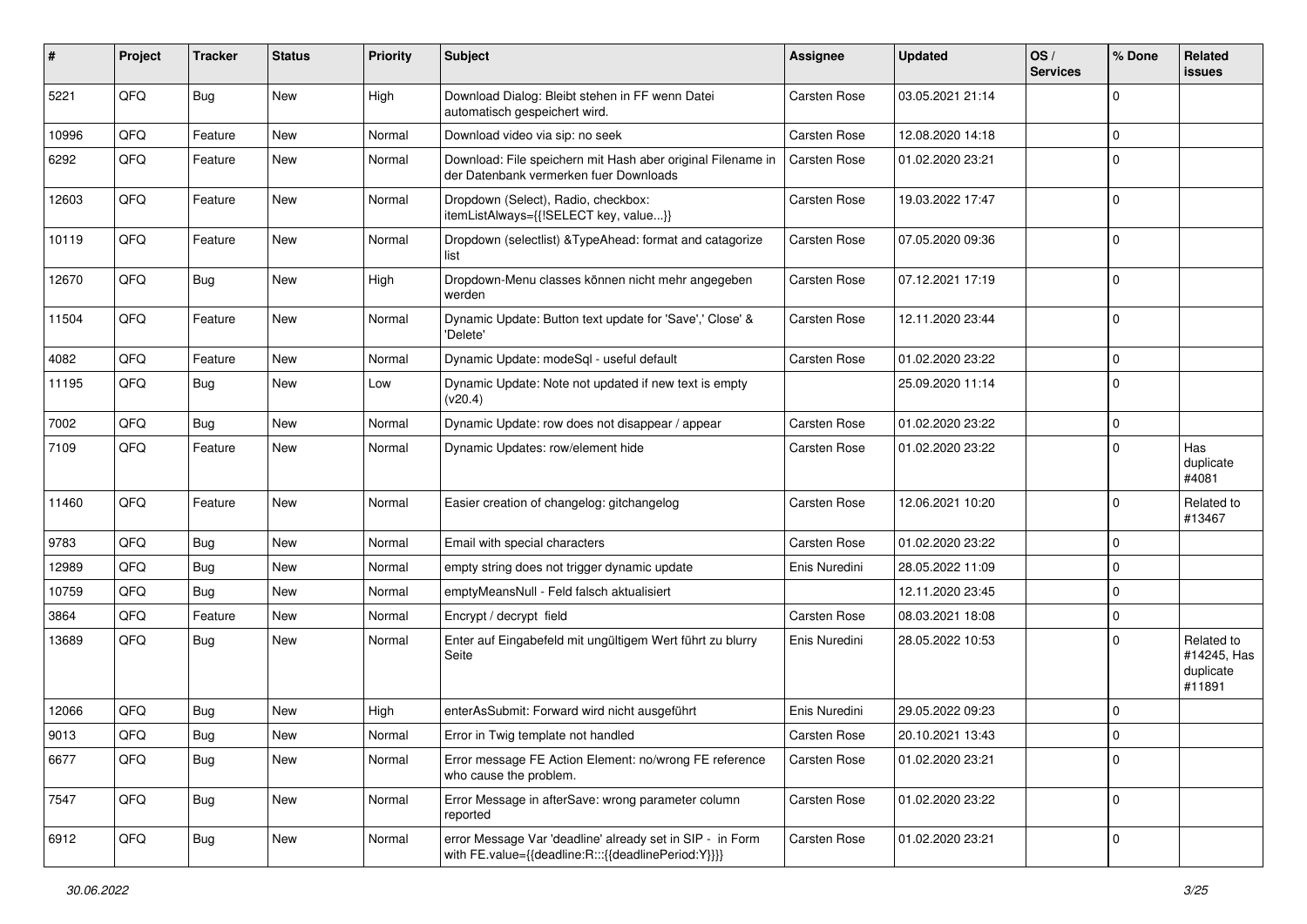| ∦     | Project        | <b>Tracker</b> | <b>Status</b> | <b>Priority</b> | <b>Subject</b>                                                                  | Assignee            | <b>Updated</b>   | OS/<br><b>Services</b> | % Done      | Related<br><b>issues</b>                     |
|-------|----------------|----------------|---------------|-----------------|---------------------------------------------------------------------------------|---------------------|------------------|------------------------|-------------|----------------------------------------------|
| 9127  | QFQ            | Bug            | New           | Normal          | Error Message: change 'roll over' color - text not readable                     | <b>Carsten Rose</b> | 01.02.2020 23:22 |                        | $\Omega$    |                                              |
| 9128  | QFQ            | Feature        | New           | Normal          | Error Message: not replaced variables- a) replace back to<br>'{{', b) underline | Carsten Rose        | 01.02.2020 23:22 |                        | $\mathbf 0$ | Related to<br>#9129                          |
| 10874 | QFQ            | Feature        | <b>New</b>    | Normal          | Erstellen eines Foreign Keys in der Tabelle "FormElement"                       |                     | 13.07.2020 10:11 |                        | $\mathbf 0$ |                                              |
| 10324 | QFQ            | Bug            | New           | Normal          | Excel Export mit Template funktioniert nur, wenn Template<br>vor uid kommt      |                     | 30.03.2020 11:20 |                        | $\mathbf 0$ | Related to<br>#10257                         |
| 10976 | QFQ            | Feature        | <b>New</b>    | Normal          | Excel Export Verbesserungen                                                     | <b>Carsten Rose</b> | 06.08.2020 10:56 |                        | $\mathbf 0$ |                                              |
| 12024 | QFQ            | Feature        | New           | Normal          | Excel Export: text columns by default decode<br>htmlspeciachar()                | <b>Carsten Rose</b> | 17.02.2021 23:55 |                        | $\mathbf 0$ | Related to<br>#12022                         |
| 6594  | QFQ            | Feature        | <b>New</b>    | Normal          | Excel: on download, check if there is a valid sip                               | Carsten Rose        | 01.02.2020 23:21 |                        | $\mathbf 0$ |                                              |
| 14185 | QFQ            | Feature        | New           | Normal          | External/Autocron.php - better suitable directory                               | Support: System     | 28.05.2022 11:03 |                        | $\Omega$    |                                              |
| 8719  | QFQ            | Feature        | <b>New</b>    | Normal          | extraButtonLock: add support for 0/1                                            | <b>Carsten Rose</b> | 01.02.2020 23:22 |                        | $\mathbf 0$ |                                              |
| 9352  | QFQ            | Feature        | New           | Normal          | FE 'Native' fire slaveld, sqlAfter, sqlIns                                      | <b>Carsten Rose</b> | 01.02.2020 23:22 |                        | $\mathbf 0$ |                                              |
| 7812  | QFQ            | Feature        | New           | Normal          | FE 'Subrecord' - new option 'subrecordShowFilter',<br>'subrecordPaging'         | <b>Carsten Rose</b> | 01.02.2020 23:22 |                        | $\mathbf 0$ |                                              |
| 9531  | QFQ            | Bug            | <b>New</b>    | High            | FE File: Dynamic Update / modeSql / required detected even<br>it not set        | Carsten Rose        | 11.06.2021 20:32 |                        | $\Omega$    | Related to<br>#12398                         |
| 12040 | QFQ            | Bug            | New           | Normal          | FE Mode 'hidden' für zwei FEs auf einer Zeile                                   | <b>Carsten Rose</b> | 18.02.2021 10:13 |                        | $\mathbf 0$ |                                              |
| 3547  | QFQ            | Bug            | <b>New</b>    | Normal          | FE of type 'note' causes writing of empty fields.                               | Carsten Rose        | 01.02.2020 23:21 |                        | $\Omega$    |                                              |
| 5559  | QFQ            | Bug            | New           | Normal          | FE.type = Upload: 'accept' might contain variables                              | Carsten Rose        | 11.05.2020 21:23 |                        | $\mathbf 0$ |                                              |
| 8049  | QFQ            | Bug            | <b>New</b>    | Normal          | FE.type=note, column 'value': text moves some pixel to top<br>after save        | <b>Carsten Rose</b> | 01.02.2020 23:22 |                        | $\mathbf 0$ |                                              |
| 9317  | QFQ            | <b>Bug</b>     | New           | Normal          | FE.type=note: with dynamic show/hidden an empty label<br>causes trouble         | Carsten Rose        | 01.02.2020 23:22 |                        | $\mathbf 0$ |                                              |
| 7899  | QFQ            | Bug            | <b>New</b>    | High            | Fe.type=password / retype / required: always complain about<br>missing value    | <b>Carsten Rose</b> | 03.05.2021 21:14 |                        | $\mathbf 0$ |                                              |
| 10082 | QFQ            | Bug            | <b>New</b>    | Normal          | FE.type=SELECT - 'sanatize' Class                                               | Carsten Rose        | 07.05.2020 09:36 |                        | $\mathbf 0$ | Related to<br>#10081                         |
| 12162 | QFQ            | Feature        | New           | Normal          | FE.type=sendmail: personalized mailing (several mails) via<br>template          | Carsten Rose        | 03.05.2021 20:45 |                        | $\Omega$    |                                              |
| 9347  | $\mathsf{QFQ}$ | <b>Bug</b>     | New           | High            | FE.type=upload with dynamic show/hidden: required not<br>detected               | Carsten Rose        | 12.06.2021 10:40 |                        | $\Omega$    | Related to<br>#5305,<br>Related to<br>#12398 |
| 9533  | QFQ            | Bug            | New           | Normal          | FE.type=upload: Check in 'beforeSave' if upload is given                        | Carsten Rose        | 01.02.2020 23:22 |                        | 0           | Related to<br>#11523                         |
| 7512  | QFO            | <b>Bug</b>     | New           | Normal          | FE: inputType=number >> 'pattern' is not respected                              | Carsten Rose        | 01.02.2020 23:22 |                        | $\mathbf 0$ |                                              |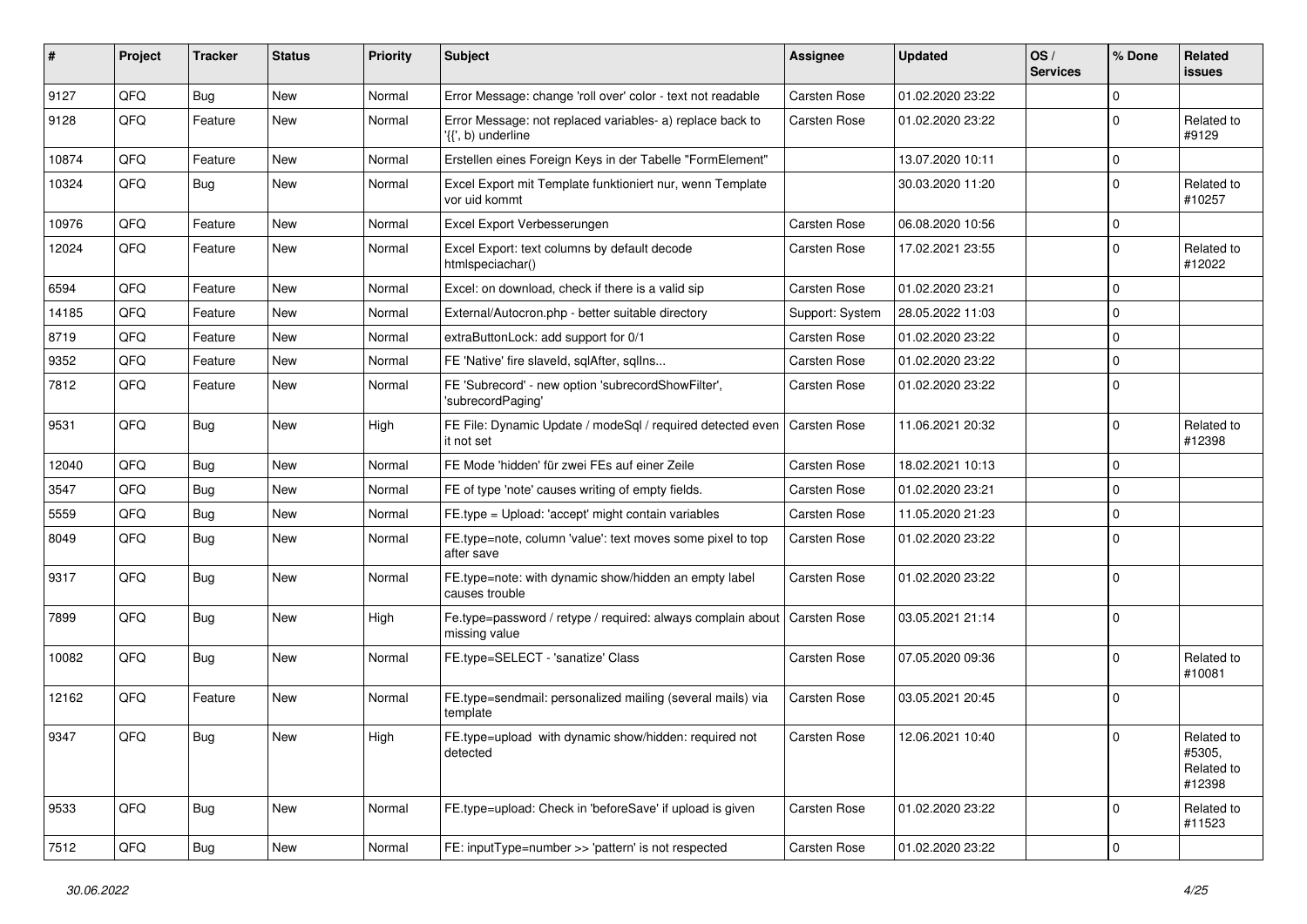| ∦     | Project | <b>Tracker</b> | <b>Status</b> | <b>Priority</b> | <b>Subject</b>                                                                                                                                      | <b>Assignee</b>     | <b>Updated</b>   | OS/<br><b>Services</b> | % Done      | Related<br><b>issues</b>                     |
|-------|---------|----------------|---------------|-----------------|-----------------------------------------------------------------------------------------------------------------------------------------------------|---------------------|------------------|------------------------|-------------|----------------------------------------------|
| 7920  | QFQ     | Feature        | <b>New</b>    | Normal          | FE: Syntax Highlight, Zeinlenumbruch                                                                                                                | Carsten Rose        | 01.02.2020 10:03 |                        | $\mathbf 0$ |                                              |
| 10937 | QFQ     | Bug            | New           | Normal          | Fehler mit abhängigen Select- Feldern beim Positionieren                                                                                            | Carsten Rose        | 12.11.2020 23:45 |                        | $\Omega$    |                                              |
| 4413  | QFQ     | Feature        | New           | Normal          | fieldset: show/hidden, modeSql, dynamicUpdate                                                                                                       | Carsten Rose        | 09.02.2022 15:19 |                        | $\mathbf 0$ |                                              |
| 6462  | QFQ     | Bug            | <b>New</b>    | Normal          | File Upload: Nutzlose Fehlermeldung wenn Datei zu gross                                                                                             | <b>Carsten Rose</b> | 01.02.2020 23:21 |                        | $\Omega$    | Related to<br>#6139                          |
| 13716 | QFQ     | Bug            | New           | High            | Firefox ask to store username/password                                                                                                              | Enis Nuredini       | 30.05.2022 09:31 |                        | $\Omega$    | Related to<br>#13827                         |
| 8336  | QFQ     | Feature        | New           | Normal          | Form > modified > Close New: a) Optional disable popup, b)<br>custom text, c) mode on save: close stay                                              | <b>Carsten Rose</b> | 01.02.2020 23:22 |                        | $\Omega$    | Related to<br>#8335                          |
| 10763 | QFQ     | Feature        | <b>New</b>    | Normal          | form accessed and submitted despite logout?                                                                                                         |                     | 16.06.2020 11:43 |                        | $\Omega$    |                                              |
| 11716 | QFQ     | Feature        | New           | Normal          | Form an beliebiger Stelle im Report anzeigen                                                                                                        |                     | 09.12.2020 09:47 |                        | $\mathbf 0$ |                                              |
| 9602  | QFQ     | Feature        | <b>New</b>    | Normal          | Form definition as JSON                                                                                                                             | <b>Carsten Rose</b> | 01.02.2020 23:21 |                        | $\Omega$    | Related to<br>#9600                          |
| 4756  | QFQ     | Bug            | <b>New</b>    | Normal          | Form dirty even nothing changes                                                                                                                     | <b>Carsten Rose</b> | 11.12.2019 16:16 |                        | $\mathbf 0$ |                                              |
| 14322 | QFQ     | <b>Bug</b>     | <b>New</b>    | Normal          | Form Load: by default no scroll (save & close should be<br>visible)                                                                                 | Enis Nuredini       | 15.06.2022 14:12 |                        | $\Omega$    | Related to<br>#14321,<br>Related to<br>#6232 |
| 14245 | QFQ     | Bug            | <b>New</b>    | Normal          | Form Save Btn bleibt disabled wenn Datumsfeld über<br>Datepicker geändert                                                                           | Enis Nuredini       | 27.05.2022 13:45 |                        | $\Omega$    | Related to<br>#13689                         |
| 12581 | QFQ     | <b>Bug</b>     | New           | Normal          | Form.forward=close: Record 'new' in new browser tab ><br>save (& close) >> Form is not reloaded with new created<br>record id and stays in mode=new | <b>Carsten Rose</b> | 19.03.2022 17:48 |                        | $\Omega$    |                                              |
| 9773  | QFQ     | <b>Bug</b>     | New           | Normal          | form.parameter.formModeGlobal=requiredOff                                                                                                           | <b>Carsten Rose</b> | 01.02.2020 15:56 |                        | 0           |                                              |
| 6289  | QFQ     | Feature        | New           | Normal          | Form: Log                                                                                                                                           | Carsten Rose        | 01.02.2020 23:21 |                        | $\Omega$    |                                              |
| 12156 | QFQ     | Feature        | New           | Normal          | Form: Optional disable 'leave page'                                                                                                                 |                     | 03.05.2021 20:45 |                        | 0           |                                              |
| 12468 | QFQ     | Bug            | New           | Urgent          | Form: update Form.title after save                                                                                                                  | <b>Carsten Rose</b> | 03.05.2021 21:12 |                        | $\Omega$    |                                              |
| 9537  | QFQ     | Feature        | <b>New</b>    | Normal          | FormEditor: Edit fieldset in FrontEnd                                                                                                               | <b>Carsten Rose</b> | 01.02.2020 23:22 |                        | $\Omega$    |                                              |
| 8083  | QFQ     | Bug            | New           | High            | FormEditor: primary table list does not respect<br>'indexDb={{indexData:Y}}'                                                                        | Carsten Rose        | 03.05.2021 21:14 |                        | $\mathbf 0$ | Has<br>duplicate<br>#6678                    |
| 14395 | QFQ     | Support        | <b>New</b>    | Normal          | FormEditor: Virtual table columns                                                                                                                   | Enis Nuredini       | 21.06.2022 16:09 |                        | 0           |                                              |
| 7890  | QFQ     | <b>Bug</b>     | New           | Normal          | FormElement 'required': extraButtonInfo not aligned                                                                                                 | Carsten Rose        | 11.06.2021 21:17 |                        | 0           | Related to<br>#11517                         |
| 10322 | QFQ     | <b>Bug</b>     | New           | Normal          | FormElement / Radio: missing column 'enum' >> FE not<br>reported                                                                                    | Carsten Rose        | 07.05.2020 09:37 |                        | 0           |                                              |
| 6602  | QFG     | Feature        | New           | Normal          | Formlet: in Report auf Mausklick ein mini-form oeffnen                                                                                              | Carsten Rose        | 11.12.2019 16:16 |                        | 0           |                                              |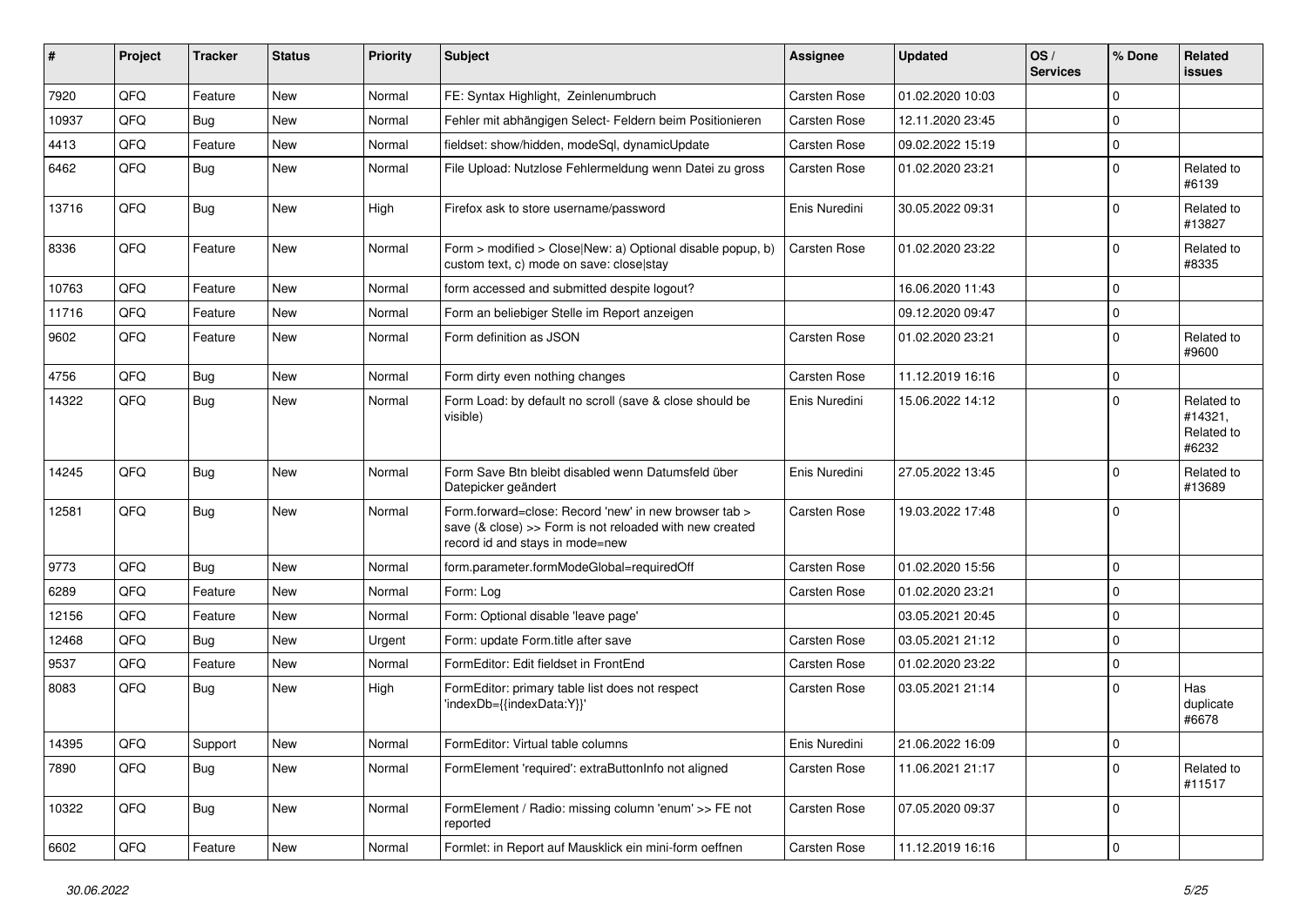| #     | Project | <b>Tracker</b> | <b>Status</b> | <b>Priority</b> | <b>Subject</b>                                                                           | Assignee            | <b>Updated</b>   | OS/<br><b>Services</b> | % Done      | Related<br><b>issues</b>                                              |
|-------|---------|----------------|---------------|-----------------|------------------------------------------------------------------------------------------|---------------------|------------------|------------------------|-------------|-----------------------------------------------------------------------|
| 8891  | QFQ     | Bug            | <b>New</b>    | High            | formSubmitLog: do not log passwords                                                      | Enis Nuredini       | 25.03.2022 09:06 |                        | $\mathbf 0$ |                                                                       |
| 11702 | QFQ     | Feature        | <b>New</b>    | Normal          | HTML Special Char makes no sense for 'allbut' if '&' is<br>forbidden                     | <b>Carsten Rose</b> | 07.12.2021 16:35 |                        | $\Omega$    | Related to<br>#5112,<br>Related to<br>#14320                          |
| 12480 | QFQ     | Feature        | <b>New</b>    | Normal          | If QFQ upgrade is running, block further request                                         | Carsten Rose        | 03.05.2021 20:45 |                        | $\mathbf 0$ |                                                                       |
| 8217  | QFQ     | Feature        | <b>New</b>    | Normal          | if-elseif-else construct                                                                 | Carsten Rose        | 16.03.2021 18:41 |                        | $\Omega$    | Related to<br>#10716                                                  |
| 7660  | QFQ     | Feature        | New           | Normal          | IMAP: import mails to DB, move / delete mails                                            | <b>Carsten Rose</b> | 01.02.2020 09:52 |                        | $\mathbf 0$ |                                                                       |
| 12513 | QFQ     | Bug            | <b>New</b>    | High            | Implement server side check of maxlength                                                 | <b>Carsten Rose</b> | 07.12.2021 17:19 |                        | $\Omega$    |                                                                       |
| 14091 | QFQ     | Bug            | New           | Normal          | inconsistent template path for twig                                                      | Carsten Rose        | 19.04.2022 18:36 |                        | $\mathbf 0$ |                                                                       |
| 14305 | QFQ     | <b>Bug</b>     | <b>New</b>    | Normal          | Inline Report editing does not create history entries                                    | Carsten Rose        | 10.06.2022 11:55 |                        | $\Omega$    |                                                                       |
| 10593 | QFQ     | Feature        | <b>New</b>    | Normal          | label2: text behind input element                                                        | <b>Carsten Rose</b> | 16.05.2020 10:57 |                        | $\mathbf 0$ |                                                                       |
| 8702  | QFQ     | Feature        | <b>New</b>    | Normal          | Load Record which is locked: missing user info                                           | <b>Carsten Rose</b> | 11.12.2019 16:16 |                        | $\Omega$    | Related to<br>#9789                                                   |
| 12490 | QFQ     | Feature        | New           | Normal          | Loading Plugins in QFQ - see what tinymce does. (lazy<br>loading)                        | Benjamin Baer       | 08.06.2022 10:37 |                        | $\Omega$    | Related to<br>#12611,<br>Related to<br>#10013,<br>Related to<br>#7732 |
| 9777  | QFQ     | Feature        | <b>New</b>    | Normal          | Logging QFQ Variables                                                                    | Carsten Rose        | 16.12.2019 17:17 |                        | $\Omega$    |                                                                       |
| 2361  | QFQ     | Feature        | <b>New</b>    | Normal          | Logging wer/wann/wo welches Formular aufgerufen hat                                      | <b>Carsten Rose</b> | 11.12.2019 16:15 |                        | $\Omega$    | Related to<br>#4432,<br>Related to<br>#7480                           |
| 3504  | QFQ     | Feature        | <b>New</b>    | Normal          | Logging: welche Action FEs werden wann wie ausgefuehrt                                   | Carsten Rose        | 01.02.2020 23:21 |                        | $\Omega$    | Related to<br>#5458,<br>Related to<br>#4092                           |
| 11747 | QFQ     | Feature        | New           | Normal          | Maintenance Page with Redirect                                                           | Carsten Rose        | 03.05.2021 20:47 |                        | $\Omega$    | Related to<br>#11741                                                  |
| 9208  | QFQ     | Feature        | <b>New</b>    | Normal          | Manage 'recent' records                                                                  | Carsten Rose        | 01.02.2020 23:22 |                        | $\pmb{0}$   |                                                                       |
| 10014 | QFQ     | Feature        | <b>New</b>    | Normal          | Manual.rst: describe behaviour and process order of<br>fillStoreVar, slaveId, sqlBefore, | Carsten Rose        | 01.02.2020 22:31 |                        | $\Omega$    |                                                                       |
| 12039 | QFQ     | Feature        | <b>New</b>    | Normal          | Missing htmlSpecialChar() in pre processing on form submit                               |                     | 18.02.2021 00:09 |                        | $\Omega$    | Related to<br>#14320                                                  |
| 11523 | QFQ     | Feature        | New           | Normal          | Mit dynamic Update erkennen, ob Upload gemacht wurde                                     | Carsten Rose        | 13.11.2020 15:07 |                        | $\Omega$    | Related to<br>#9533                                                   |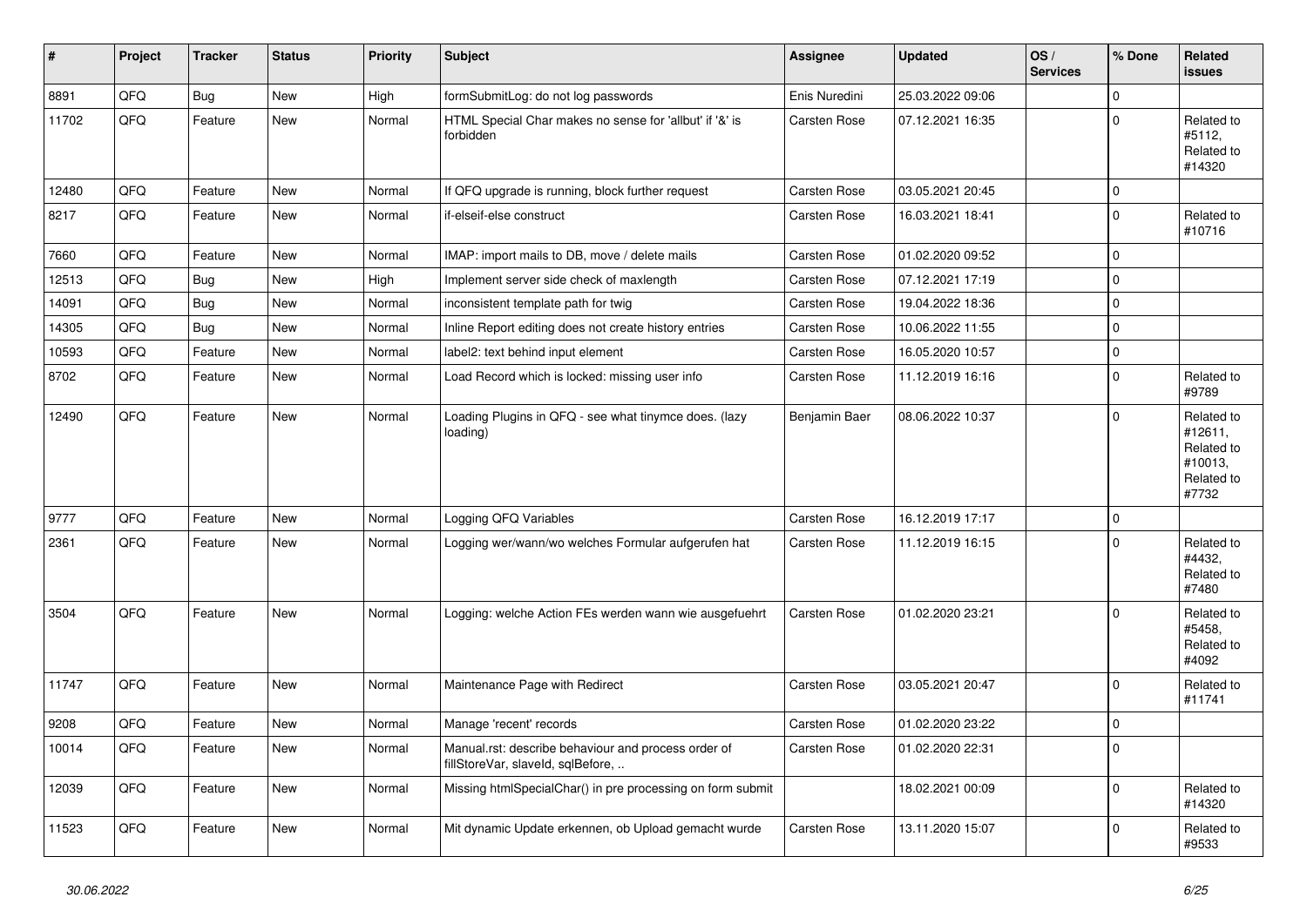| #     | Project | <b>Tracker</b> | <b>Status</b> | <b>Priority</b> | <b>Subject</b>                                                                                        | <b>Assignee</b>     | <b>Updated</b>   | OS/<br><b>Services</b> | % Done      | Related<br>issues                                                    |
|-------|---------|----------------|---------------|-----------------|-------------------------------------------------------------------------------------------------------|---------------------|------------------|------------------------|-------------|----------------------------------------------------------------------|
| 6765  | QFQ     | Feature        | <b>New</b>    | Normal          | Moeglichkeit via QFQ eigene Logs zu schreiben                                                         | Carsten Rose        | 01.02.2020 23:21 |                        | $\mathbf 0$ |                                                                      |
| 5459  | QFQ     | Bug            | New           | High            | Multi DB: spread system tables between 'QFQ' and<br>'Data'-DB                                         | Carsten Rose        | 03.05.2021 21:14 |                        | $\mathbf 0$ | Related to<br>#4720                                                  |
| 9706  | QFQ     | Feature        | New           | Normal          | Multi File Upload (hidden template group)                                                             | <b>Carsten Rose</b> | 01.02.2020 23:22 |                        | $\mathbf 0$ | Related to<br>#7521,<br>Related to<br>#5562,<br>Related to<br>#13330 |
| 10508 | QFQ     | Bug            | New           | High            | Multi Form broken on Multi DB Instance                                                                | Carsten Rose        | 03.05.2021 21:12 |                        | $\mathbf 0$ |                                                                      |
| 13331 | QFQ     | <b>Bug</b>     | <b>New</b>    | Normal          | Multi Form: Clear Icon misplaced                                                                      | <b>Carsten Rose</b> | 19.03.2022 17:47 |                        | $\mathbf 0$ |                                                                      |
| 13332 | QFQ     | Bug            | <b>New</b>    | Normal          | Multi Form: Required Felder werden visuell nicht markiert.                                            | <b>Carsten Rose</b> | 19.03.2022 17:47 |                        | $\mathbf 0$ |                                                                      |
| 11516 | QFQ     | Feature        | New           | Normal          | Multi Page Form (Previous/Next Buttons)                                                               | Carsten Rose        | 16.03.2021 17:52 |                        | $\mathbf 0$ |                                                                      |
| 10714 | QFQ     | Feature        | New           | Normal          | multi Table Form                                                                                      | Carsten Rose        | 16.03.2021 18:44 |                        | $\mathbf 0$ |                                                                      |
| 11695 | QFQ     | <b>Bug</b>     | New           | Normal          | MultiForm required FE Error                                                                           | <b>Carsten Rose</b> | 04.12.2020 13:34 |                        | 0           |                                                                      |
| 11667 | QFQ     | <b>Bug</b>     | New           | Normal          | MySQL mariadb-server-10.3: Incorrect datetime value                                                   | Carsten Rose        | 03.05.2021 20:48 |                        | $\mathbf 0$ |                                                                      |
| 12023 | QFQ     | Feature        | New           | Normal          | MySQL Stored Precdure: QDECODESPECIALCHAR()                                                           | <b>Carsten Rose</b> | 16.02.2021 11:16 |                        | 0           | Related to<br>#12022                                                 |
| 6437  | QFQ     | Feature        | New           | Normal          | Neuer Mode Button bei FormElementen                                                                   | <b>Carsten Rose</b> | 01.02.2020 23:21 |                        | $\mathbf 0$ | Related to<br>#9668,<br>Blocked by<br>#9678                          |
| 5782  | QFQ     | Feature        | <b>New</b>    | Normal          | NextCloud API                                                                                         | <b>Carsten Rose</b> | 01.02.2020 10:02 |                        | $\mathbf 0$ |                                                                      |
| 12133 | QFQ     | <b>Bug</b>     | New           | Normal          | NPM, phpSpreadSheet aktualisieren                                                                     | Carsten Rose        | 15.03.2021 09:04 |                        | $\mathbf 0$ |                                                                      |
| 14090 | QFQ     | Feature        | <b>New</b>    | Normal          | Nützliche _script funktionen                                                                          | <b>Carsten Rose</b> | 28.05.2022 11:03 |                        | $\mathbf 0$ |                                                                      |
| 7685  | QFQ     | <b>Bug</b>     | New           | Normal          | Open FormElement from QFQ error message and save<br>modified record: error about missing {{formId:F}} | Carsten Rose        | 01.02.2020 23:22 |                        | 0           |                                                                      |
| 7650  | QFQ     | Bug            | <b>New</b>    | High            | Optional do not show 'required' sign on FormElement                                                   | <b>Carsten Rose</b> | 03.05.2021 21:14 |                        | $\mathbf 0$ |                                                                      |
| 7681  | QFQ     | Feature        | New           | Normal          | Optional switch off 'check for modified record'                                                       | Carsten Rose        | 01.02.2020 23:21 |                        | $\mathbf 0$ |                                                                      |
| 10384 | QFQ     | Feature        | New           | Normal          | Parameter Exchange QFQ Instances                                                                      |                     | 07.05.2020 09:38 |                        | $\mathbf 0$ |                                                                      |
| 5715  | QFQ     | Feature        | New           | High            | PDF Caching                                                                                           | Carsten Rose        | 03.05.2021 21:14 |                        | $\mathbf 0$ | Related to<br>#5851,<br>Related to<br>#6357                          |
| 6261  | QFQ     | Feature        | New           | Normal          | Persistent SIP                                                                                        | Carsten Rose        | 12.06.2021 09:07 |                        | $\mathbf 0$ | Related to<br>#10819                                                 |
| 10819 | QFQ     | Feature        | New           | Normal          | Persistent SIP - second try                                                                           | Carsten Rose        | 29.06.2020 23:02 |                        | 0           | Related to<br>#6261                                                  |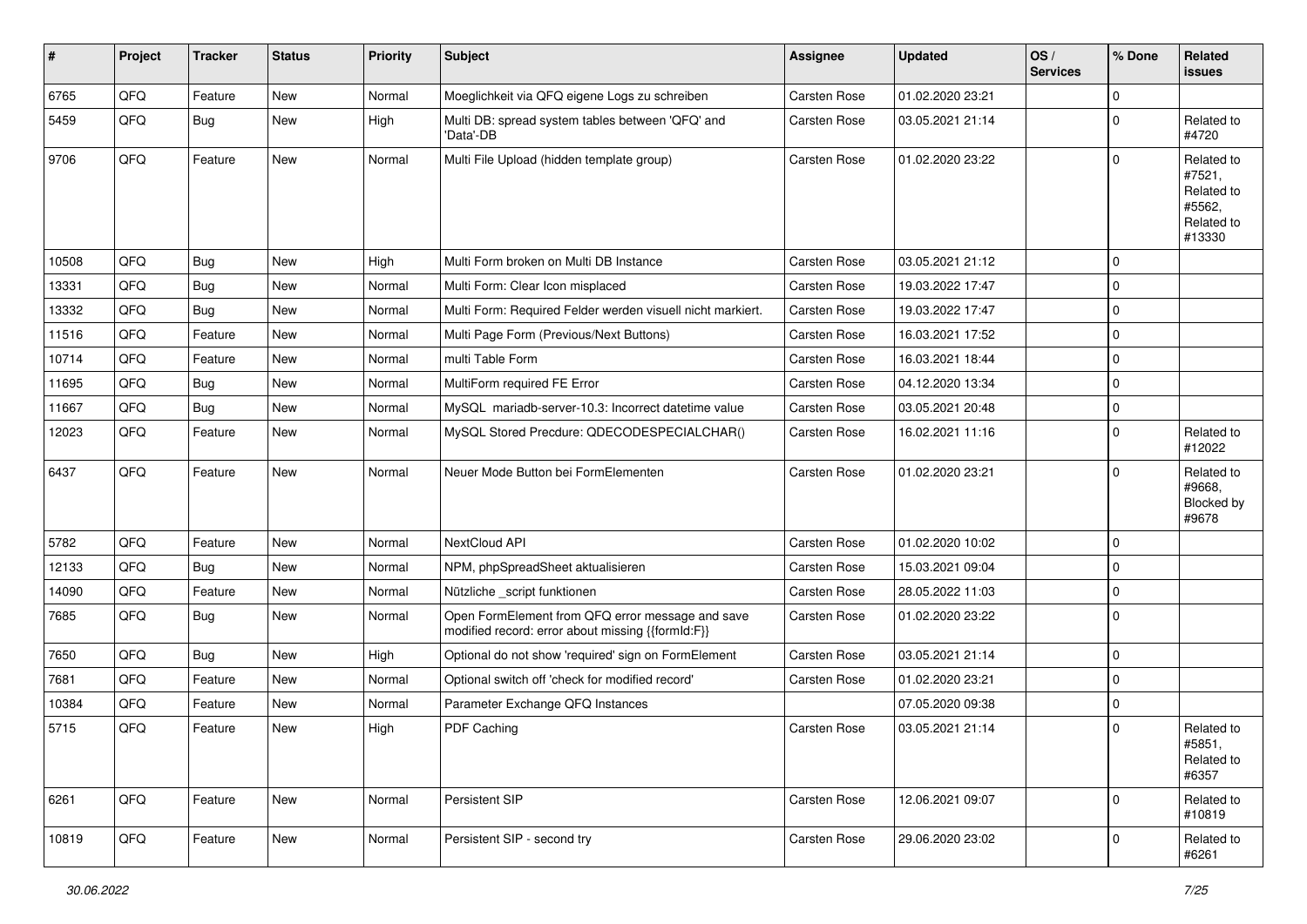| #     | Project | <b>Tracker</b> | <b>Status</b> | <b>Priority</b> | Subject                                                                                                                               | <b>Assignee</b>        | <b>Updated</b>   | OS/<br><b>Services</b> | % Done      | Related<br>issues                                                      |
|-------|---------|----------------|---------------|-----------------|---------------------------------------------------------------------------------------------------------------------------------------|------------------------|------------------|------------------------|-------------|------------------------------------------------------------------------|
| 8668  | QFQ     | <b>Bug</b>     | <b>New</b>    | High            | Pill disabled: dyamic mode 'hidden' not respected - FE is still<br>required                                                           | Carsten Rose           | 03.05.2021 21:14 |                        | $\mathbf 0$ |                                                                        |
| 12556 | QFQ     | Feature        | New           | Normal          | Pills Title: colored = static or dynamic on allrequiredgiven                                                                          | Benjamin Baer          | 19.03.2022 17:49 |                        | $\mathbf 0$ |                                                                        |
| 11668 | QFQ     | Bug            | <b>New</b>    | Normal          | Play function.sql - problem with mysql                                                                                                | Carsten Rose           | 03.05.2021 20:48 |                        | $\mathbf 0$ |                                                                        |
| 10080 | QFQ     | Feature        | New           | Normal          | Popup on 'save' / 'close': configure dialog (answer<br>yes/no/cancle/)                                                                | Carsten Rose           | 28.03.2021 20:52 |                        | 0           | Is duplicate<br>of #12262                                              |
| 4023  | QFQ     | Feature        | New           | Normal          | prepared statements - FE action: salveld, sqllnsert,<br>sqlUpdate, sqlDelete, sqlBefore, sqlAfter                                     | Carsten Rose           | 11.12.2019 16:15 |                        | $\mathbf 0$ |                                                                        |
| 10658 | QFQ     | Bug            | <b>New</b>    | Normal          | processReadOnly broken                                                                                                                | Carsten Rose           | 27.05.2020 17:55 |                        | $\mathbf 0$ |                                                                        |
| 14376 | QFQ     | Feature        | New           | Normal          | QFQ Bootstrap: if missing, create stored procedures                                                                                   | Enis Nuredini          | 19.06.2022 16:37 |                        | $\mathbf 0$ |                                                                        |
| 13592 | QFQ     | <b>Bug</b>     | New           | Normal          | QFQ Build Queue: das vergeben von Tags klappt nicht. Es<br>werden keine Releases gebaut.                                              | Carsten Rose           | 19.03.2022 17:45 |                        | $\mathbf 0$ |                                                                        |
| 12465 | QFQ     | Feature        | New           | Normal          | QFQ Function: use in FE to fill StoreRecord                                                                                           | <b>Carsten Rose</b>    | 05.05.2021 21:58 |                        | $\mathbf 0$ |                                                                        |
| 13609 | QFQ     | Feature        | New           | Normal          | QFQ Introduction: Seite aufloesen                                                                                                     | Philipp<br>Gröbelbauer | 28.05.2022 11:02 |                        | $\mathbf 0$ |                                                                        |
| 7524  | QFQ     | <b>Bug</b>     | New           | Normal          | QFQ throws a 'General Error' if 'fileadmin/protected/log/' is<br>not writeable                                                        | Carsten Rose           | 01.02.2020 23:22 |                        | $\mathbf 0$ |                                                                        |
| 9927  | QFQ     | Feature        | New           | Normal          | QFQ Update: a) Update nur machen wenn BE User<br>eingeloggt ist., b) Bei Fehler genaue Meldung welcher<br>Updateschritt Probleme hat. | <b>Carsten Rose</b>    | 22.01.2020 12:59 |                        | $\mathbf 0$ |                                                                        |
| 13528 | QFQ     | Bug            | <b>New</b>    | Normal          | gfg.io > releases: es wird kein neues Release angelegt                                                                                | Benjamin Baer          | 19.03.2022 17:46 |                        | $\mathbf 0$ |                                                                        |
| 14187 | QFQ     | Feature        | New           | High            | gfg.log: show current URL                                                                                                             | Carsten Rose           | 28.05.2022 11:02 |                        | $\mathbf 0$ | Related to<br>#13933,<br>Related to<br>#12532,<br>Related to<br>#11893 |
| 13757 | QFQ     | Feature        | <b>New</b>    | High            | QR / Bar-Code Plugin                                                                                                                  | Enis Nuredini          | 19.03.2022 17:43 |                        | $\mathbf 0$ |                                                                        |
| 7520  | QFQ     | Feature        | New           | Normal          | QR Code:  AS _qr ( AS _link)                                                                                                          | Carsten Rose           | 01.02.2020 23:22 |                        | $\mathbf 0$ |                                                                        |
| 6483  | QFQ     | <b>Bug</b>     | New           | Normal          | R Store funktioniert nicht bei 'Report Notation' im FE                                                                                | <b>Carsten Rose</b>    | 01.02.2020 23:21 |                        | $\mathbf 0$ |                                                                        |
| 7924  | QFQ     | Feature        | New           | Normal          | Radio/Checkbox with Tooltip                                                                                                           | Carsten Rose           | 01.02.2020 23:22 |                        | $\mathbf 0$ |                                                                        |
| 11239 | QFQ     | <b>Bug</b>     | New           | Normal          | Radiobutton (plain): horizontales Rendern abhängig vom<br>Datentyp in der Datenbank                                                   | Carsten Rose           | 30.09.2020 18:37 |                        | $\Omega$    |                                                                        |
| 11237 | QFQ     | <b>Bug</b>     | New           | High            | Radiobutton / parameter.buttonClass= btn-default - kein dirty<br>Trigger                                                              | Benjamin Baer          | 03.05.2021 21:12 |                        | $\mathbf 0$ | Related to<br>#10766                                                   |
| 10766 | QFQ     | Bug            | New           | High            | Radiobutton / parameter.buttonClass=btn-default: dynamic<br>update                                                                    |                        | 03.05.2021 21:12 |                        | $\mathbf 0$ | Related to<br>#11237                                                   |
| 7513  | QFQ     | Bug            | New           | Normal          | Radios not correct aligned                                                                                                            | Carsten Rose           | 01.02.2020 23:22 |                        | $\mathbf 0$ |                                                                        |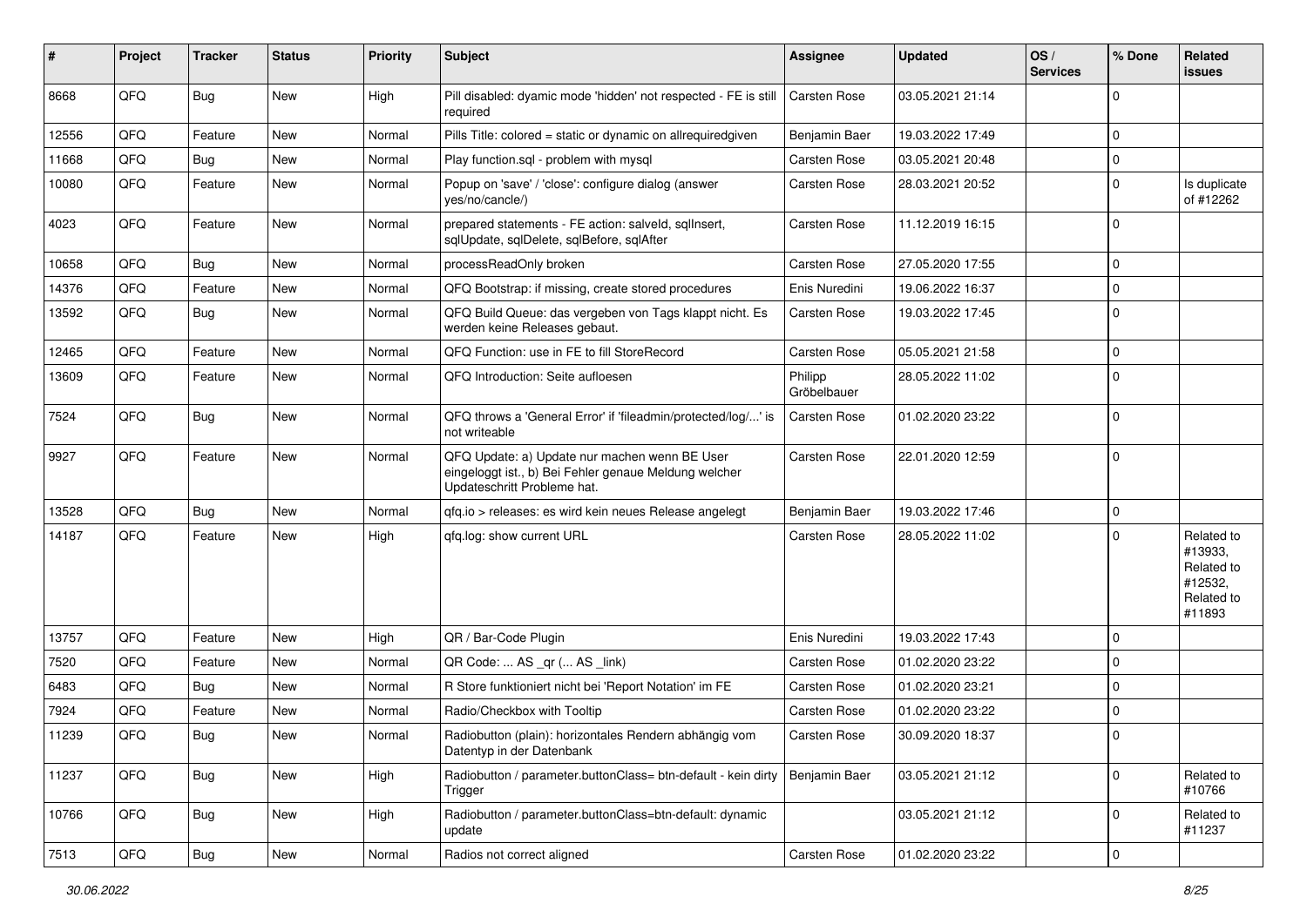| #     | Project | <b>Tracker</b> | <b>Status</b> | <b>Priority</b> | Subject                                                                                            | <b>Assignee</b>     | <b>Updated</b>   | OS/<br><b>Services</b> | % Done       | <b>Related</b><br>issues                      |
|-------|---------|----------------|---------------|-----------------|----------------------------------------------------------------------------------------------------|---------------------|------------------|------------------------|--------------|-----------------------------------------------|
| 7795  | QFQ     | Bug            | <b>New</b>    | Normal          | Readonly Form: Typeahead-Felder                                                                    | Carsten Rose        | 01.02.2020 23:22 |                        | $\mathbf{0}$ | Related to<br>#10640                          |
| 7280  | QFQ     | Feature        | New           | Normal          | recently used table                                                                                | <b>Carsten Rose</b> | 01.02.2020 23:21 |                        | $\mathbf 0$  |                                               |
| 7480  | QFQ     | Feature        | <b>New</b>    | Normal          | Record History (Undo / Redo)                                                                       | Carsten Rose        | 11.12.2019 16:16 |                        | $\mathbf 0$  | Related to<br>#2361                           |
| 7099  | QFQ     | Feature        | New           | Normal          | Redesign FormEditor                                                                                | Carsten Rose        | 01.02.2020 23:21 |                        | $\mathbf 0$  |                                               |
| 13700 | QFQ     | Feature        | New           | Normal          | Redesign qfq.io Seite                                                                              | Carsten Rose        | 19.03.2022 17:43 |                        | $\mathbf 0$  |                                               |
| 8975  | QFQ     | Feature        | <b>New</b>    | Normal          | Report Notation: 2.0                                                                               | Carsten Rose        | 01.02.2020 23:22 |                        | $\mathbf 0$  | Related to<br>#8963                           |
| 9983  | QFQ     | Feature        | <b>New</b>    | Normal          | Report Notation: new keyword 'range'                                                               | Carsten Rose        | 01.02.2020 15:55 |                        | $\mathbf 0$  |                                               |
| 7261  | QFQ     | <b>Bug</b>     | New           | Normal          | Report pathFilename for user without path, only the filename                                       | Carsten Rose        | 01.02.2020 23:21 |                        | $\mathbf 0$  |                                               |
| 6723  | QFQ     | Feature        | <b>New</b>    | Normal          | Report QFQ Installation and Version                                                                | Carsten Rose        | 12.06.2021 09:07 |                        | $\mathbf 0$  |                                               |
| 10463 | QFQ     | Feature        | New           | Normal          | Report _link: expliztes setzen von HTML Tags (Bedarf fuer<br>'data-selenium' & 'id')               | Enis Nuredini       | 23.03.2022 09:23 |                        | $\mathbf 0$  | Related to<br>#7648                           |
| 11534 | QFQ     | Feature        | <b>New</b>    | Normal          | Report: Action on selected rows - Table batchprocessing<br>feature                                 |                     | 18.11.2020 08:15 |                        | $\mathbf 0$  |                                               |
| 9811  | QFQ     | Feature        | <b>New</b>    | Normal          | Report: tag every n'th row                                                                         | Carsten Rose        | 01.02.2020 23:22 |                        | $\mathbf 0$  |                                               |
| 5345  | QFQ     | Feature        | New           | Normal          | Report: UPDATE / INSERT / DELETE statements should<br>trigger subqueries, depending on the result. | Carsten Rose        | 27.05.2020 16:11 |                        | $\mathbf 0$  |                                               |
| 9855  | QFQ     | Bug            | <b>New</b>    | Normal          | <b>Required Check</b>                                                                              |                     | 01.02.2020 15:56 |                        | $\mathbf 0$  |                                               |
| 14028 | QFQ     | Feature        | <b>New</b>    | Normal          | Required notification: visual nicer                                                                | Enis Nuredini       | 28.05.2022 11:01 |                        | $\mathbf 0$  |                                               |
| 12974 | QFQ     | <b>Bug</b>     | New           | High            | <b>Sanitize Queries in Action-Elements</b>                                                         | Carsten Rose        | 07.12.2021 17:19 |                        | $\mathbf 0$  |                                               |
| 3727  | QFQ     | Feature        | New           | High            | Security: Session Hijacking erschweren                                                             | Carsten Rose        | 03.05.2021 21:14 |                        | $\mathbf 0$  |                                               |
| 7519  | QFQ     | Feature        | <b>New</b>    | Normal          | Select: Multi                                                                                      | Carsten Rose        | 01.02.2020 23:22 |                        | $\mathbf 0$  |                                               |
| 14227 | QFQ     | Feature        | New           | Normal          | Selenium Konkurrenz: cypress.io                                                                    | Enis Nuredini       | 28.05.2022 11:02 |                        | $\mathbf 0$  |                                               |
| 11080 | QFQ     | Feature        | New           | Normal          | Send MQTT messages                                                                                 | Carsten Rose        | 29.08.2020 19:49 |                        | $\mathbf 0$  |                                               |
| 7014  | QFQ     | Bug            | New           | Normal          | Sending invalid emails succeeds when<br>debug.redirectAllMailTo is set                             | Carsten Rose        | 01.02.2020 23:21 |                        | $\mathbf 0$  |                                               |
| 9707  | QFQ     | Feature        | New           | Normal          | SIP security: encode pageld and check pageld on decode                                             | Carsten Rose        | 01.02.2020 23:22 |                        | $\mathbf 0$  |                                               |
| 12532 | QFQ     | Feature        | New           | High            | SIP-Parameter bei Seitenaufruf in Browser-Console<br>anzeigen                                      | Carsten Rose        | 07.12.2021 17:19 |                        | $\pmb{0}$    | Related to<br>#11893.<br>Related to<br>#14187 |
| 12512 | QFQ     | Bug            | New           | Normal          | Some MySQL Installation can't use 'stored procedures'                                              | Carsten Rose        | 19.03.2022 17:48 |                        | $\mathbf 0$  |                                               |
| 7683  | QFQ     | Feature        | New           | Normal          | Special column names in '{{ SELECT  AS _link }}' should<br>be detected                             | Carsten Rose        | 01.02.2020 23:21 |                        | $\mathbf 0$  |                                               |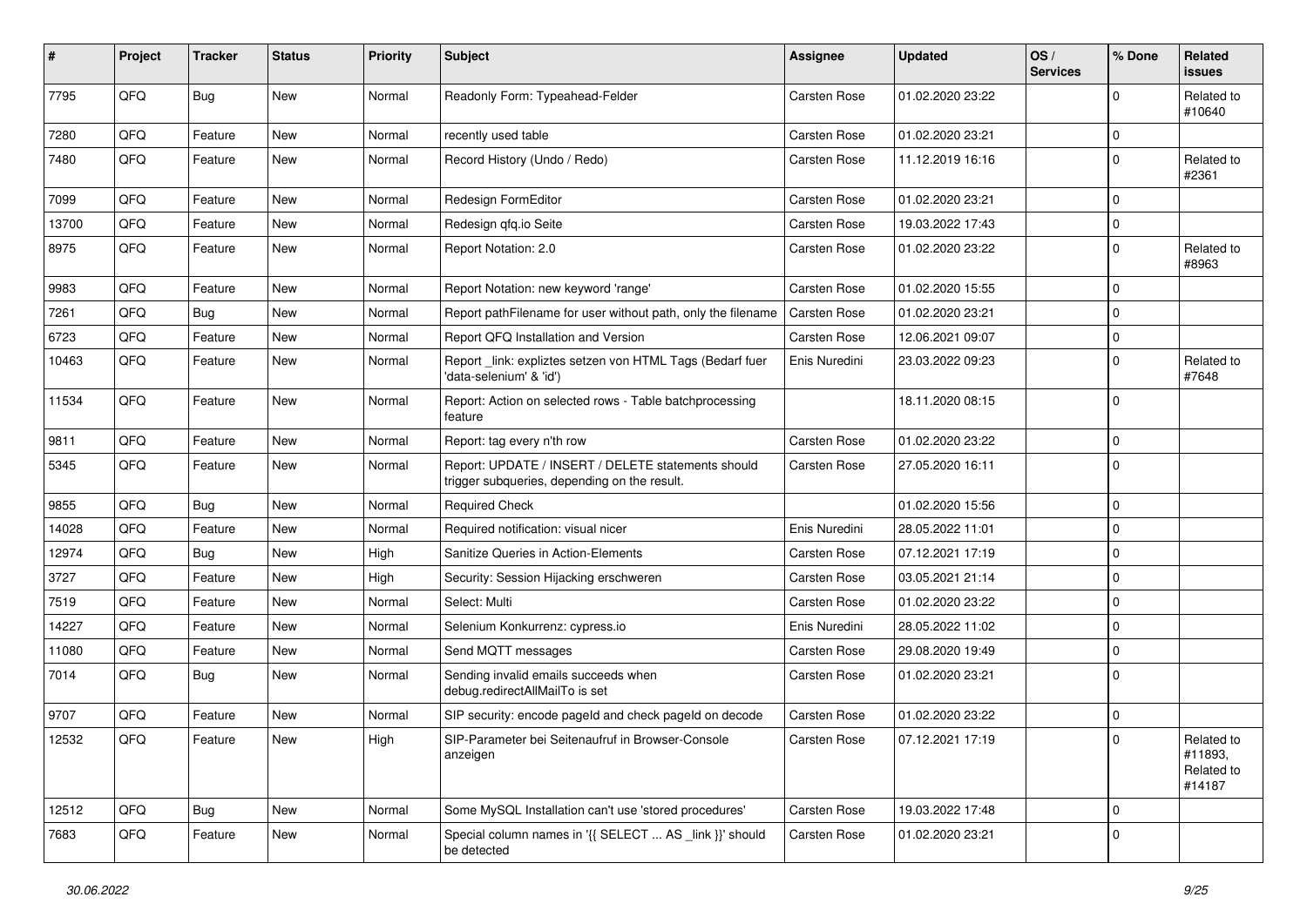| #     | Project | <b>Tracker</b> | <b>Status</b> | <b>Priority</b> | <b>Subject</b>                                                                                       | Assignee                                               | <b>Updated</b>   | OS/<br><b>Services</b> | % Done      | Related<br><b>issues</b>                      |                      |
|-------|---------|----------------|---------------|-----------------|------------------------------------------------------------------------------------------------------|--------------------------------------------------------|------------------|------------------------|-------------|-----------------------------------------------|----------------------|
| 8806  | QFQ     | Feature        | <b>New</b>    | Normal          | SQL Function nl2br                                                                                   | Carsten Rose                                           | 01.02.2020 23:22 |                        | $\mathbf 0$ |                                               |                      |
| 12545 | QFQ     | Bug            | New           | Urgent          | sql.log not created / updated                                                                        | Carsten Rose                                           | 14.12.2021 16:02 |                        | $\mathbf 0$ |                                               |                      |
| 4050  | QFQ     | Feature        | New           | Normal          | sql.log: 1) FormElement ID which causes a specific action,<br>2) Result in the same row.             | Carsten Rose                                           | 15.04.2020 11:35 |                        | $\mathbf 0$ | Related to<br>#5458                           |                      |
| 9129  | QFQ     | Feature        | New           | Normal          | sqlValidate: Message as notification, not as error                                                   | Carsten Rose                                           | 01.02.2020 23:22 |                        | $\mathbf 0$ | Related to<br>#9128                           |                      |
| 10081 | QFQ     | Bug            | New           | High            | Stale record lock after 'forbidden' character                                                        | Carsten Rose                                           | 03.05.2021 21:12 |                        | $\mathbf 0$ | Related to<br>#10082,<br>Related to<br>#9789  |                      |
| 12413 | QFQ     | Feature        | <b>New</b>    | Normal          | STORE_TYPO3: enhance for {{be_users.email:T}},<br>{{fe_users.email:T}}                               | Carsten Rose                                           | 03.05.2021 20:45 |                        | $\Omega$    | Related to<br>#12412,<br>Related to<br>#10012 |                      |
| 11775 | QFQ     | Feature        | New           | Normal          | Subrecord Tooltip pro Feld                                                                           | Carsten Rose                                           | 18.12.2020 15:22 |                        | $\mathbf 0$ | Related to<br>#11955                          |                      |
| 3432  | QFQ     | Feature        | New           | Normal          | subrecord: dynamicUpdate                                                                             | Carsten Rose                                           | 11.06.2020 21:10 |                        | $\Omega$    | Related to<br>#5691                           |                      |
| 8187  | QFQ     | Feature        | New           | Normal          | Subrecord: enable/hide new button - make new/edit/delete<br>customizeable.                           | Carsten Rose                                           | 06.03.2021 18:44 |                        | $\mathbf 0$ | Related to<br>#11326                          |                      |
| 11955 | QFQ     | Feature        | <b>New</b>    | Normal          | subrecord: new title option to set <th> attributes - e.g. to<br/>customize tablesorter options.</th> | attributes - e.g. to<br>customize tablesorter options. | Carsten Rose     | 03.05.2021 20:47       |             | $\mathbf 0$                                   | Related to<br>#11775 |
| 12135 | QFQ     | Feature        | <b>New</b>    | Normal          | Subrecord: Notiz                                                                                     |                                                        | 24.04.2021 16:58 |                        | $\Omega$    |                                               |                      |
| 7574  | QFQ     | Bug            | New           | Normal          | Substitute error: form element not reported / dont parse<br>Form.note                                | Carsten Rose                                           | 01.02.2020 23:21 |                        | $\mathbf 0$ |                                               |                      |
| 12477 | QFQ     | Feature        | New           | Normal          | Support for refactoring: Form, FormElement, diverse<br>Tabellen/Spalten, tt-content Records          | Carsten Rose                                           | 03.05.2021 20:45 |                        | $\mathbf 0$ |                                               |                      |
| 12520 | QFQ     | Bug            | <b>New</b>    | Normal          | Switch FE User: still active even FE User session expired                                            | Carsten Rose                                           | 19.03.2022 17:48 |                        | $\mathbf 0$ |                                               |                      |
| 10114 | QFQ     | Feature        | New           | High            | Symbol (Link): 'G:' (Glyphicon) replaced by 'i:' (icon)                                              |                                                        | 07.12.2021 17:19 |                        | $\Omega$    | Related to<br>#3797.<br>Related to<br>#4194   |                      |
| 14304 | QFQ     | Bug            | <b>New</b>    | Normal          | table sorter view safer does not work                                                                | Carsten Rose                                           | 10.06.2022 11:49 |                        | $\mathbf 0$ |                                               |                      |
| 11892 | QFQ     | Feature        | New           | Normal          | tablesorter: columns with links are hard to order - new<br>qualifier 'Y: <ord>'</ord>                | Enis Nuredini                                          | 23.03.2022 09:22 |                        | 0           |                                               |                      |
| 12679 | QFQ     | Feature        | New           | Normal          | tablesorter: custom column width                                                                     | Carsten Rose                                           | 16.06.2021 11:10 |                        | $\mathbf 0$ |                                               |                      |
| 10506 | QFQ     | <b>Bug</b>     | New           | High            | Template Group broken on MultiDB instance                                                            | Carsten Rose                                           | 03.05.2021 21:12 |                        | $\mathbf 0$ | Related to<br>#10505                          |                      |
| 12716 | QFQ     | Bug            | New           | Normal          | template group: Pattern only applied to first instance                                               | Carsten Rose                                           | 19.03.2022 17:47 |                        | $\pmb{0}$   |                                               |                      |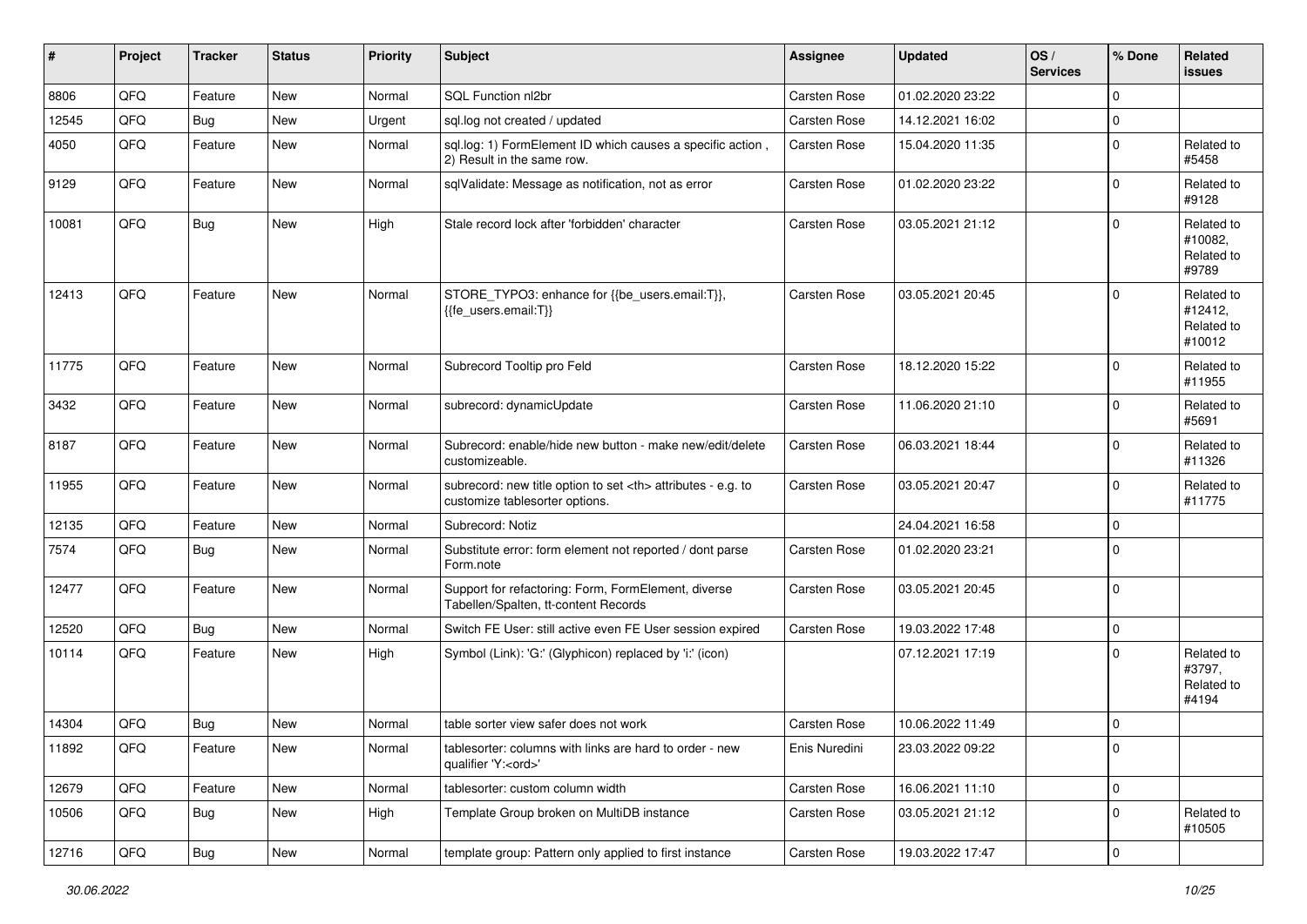| #     | Project | <b>Tracker</b> | <b>Status</b> | <b>Priority</b> | <b>Subject</b>                                                                                                             | Assignee            | <b>Updated</b>   | OS/<br><b>Services</b> | % Done         | Related<br><b>issues</b>                    |
|-------|---------|----------------|---------------|-----------------|----------------------------------------------------------------------------------------------------------------------------|---------------------|------------------|------------------------|----------------|---------------------------------------------|
| 12045 | QFQ     | Bug            | <b>New</b>    | Normal          | templateGroup afterSave FE: Aufruf ohne<br>sglHonorFormElements funktioniert nicht                                         | Carsten Rose        | 18.02.2021 16:33 |                        | $\Omega$       |                                             |
| 12702 | QFQ     | Bug            | <b>New</b>    | High            | templateGroup: broken in multiDb Setup                                                                                     | Carsten Rose        | 14.12.2021 16:02 |                        | $\pmb{0}$      |                                             |
| 7521  | QFQ     | Feature        | <b>New</b>    | Normal          | TemplateGroup: fe.type=upload                                                                                              | Carsten Rose        | 01.02.2020 23:21 |                        | $\Omega$       | Related to<br>#9706                         |
| 10345 | QFQ     | Feature        | New           | Normal          | Templates - Patterns QFQ Style                                                                                             |                     | 03.05.2021 21:01 |                        | $\Omega$       | Related to<br>#10713                        |
| 12186 | QFQ     | Feature        | <b>New</b>    | High            | TinyMCE Config für Objekte                                                                                                 | Carsten Rose        | 07.12.2021 17:19 |                        | $\Omega$       | <b>Blocks</b><br>#12632                     |
| 7239  | QFQ     | Feature        | New           | Normal          | TinyMCE: html tag whitelist                                                                                                | Carsten Rose        | 01.02.2020 23:21 |                        | $\Omega$       | Related to<br>#14320                        |
| 12664 | QFQ     | Feature        | <b>New</b>    | Normal          | TinyMCE: report/remove malicous HTML/JS Code                                                                               | <b>Carsten Rose</b> | 19.03.2022 17:47 |                        | $\Omega$       | Related to<br>#14320                        |
| 12187 | QFQ     | <b>Bug</b>     | New           | Normal          | Trigger FormAsFile() via Report: probably problem with multi<br>DB setup                                                   | Carsten Rose        | 20.03.2021 21:20 |                        | $\mathbf 0$    |                                             |
| 12400 | QFQ     | Feature        | <b>New</b>    | Normal          | Tutorial ist in QFQ Doku, Wird in der Suche gefunden, es<br>gibt aber kein Menupunkt - Inhalt ueberpruefen                 | <b>Carsten Rose</b> | 03.05.2021 20:45 |                        | $\Omega$       |                                             |
| 10640 | QFQ     | Bug            | New           | High            | TypeAhead Tag: FE editierbar trotz readOnly                                                                                | Carsten Rose        | 03.05.2021 21:12 |                        | $\overline{0}$ | Related to<br>#7795                         |
| 4018  | QFQ     | Feature        | <b>New</b>    | Normal          | typeahead: long query parameter / answer triggers 'Attack<br>detected' and purges current SIP storage.                     | Carsten Rose        | 29.06.2022 22:46 |                        | $\Omega$       | Related to<br>#9077                         |
| 9221  | QFQ     | Feature        | <b>New</b>    | Normal          | typeAhead: Zeichenlimite ausschalten                                                                                       | Carsten Rose        | 29.06.2022 22:36 |                        | $\mathbf 0$    |                                             |
| 9077  | QFQ     | Bug            | <b>New</b>    | Normal          | typeAheadSql: report broken SQL                                                                                            | Carsten Rose        | 29.06.2022 22:35 |                        | $\Omega$       | Related to<br>#4018                         |
| 10588 | QFQ     | <b>Bug</b>     | New           | Normal          | typeahed Tag: Doku anpassen                                                                                                | Carsten Rose        | 12.11.2020 23:45 |                        | $\pmb{0}$      |                                             |
| 7219  | QFQ     | <b>Bug</b>     | <b>New</b>    | Normal          | typeSheadSql / typeAheadSqlPrefetch: change to curly<br>braces                                                             | <b>Carsten Rose</b> | 01.02.2020 23:21 |                        | $\Omega$       |                                             |
| 5305  | QFQ     | <b>Bug</b>     | <b>New</b>    | Normal          | Upload FormElement: nicht disabled by readonly Form                                                                        | <b>Carsten Rose</b> | 16.06.2021 13:43 |                        | $\Omega$       | Related to<br>#9347,<br>Related to<br>#9834 |
| 7850  | QFQ     | Feature        | New           | High            | Upload records: non 'pathFileName' column                                                                                  | Carsten Rose        | 03.05.2021 21:14 |                        | $\Omega$       |                                             |
| 7175  | QFQ     | Feature        | <b>New</b>    | Normal          | Upload: md5 hash as filename                                                                                               | Carsten Rose        | 01.02.2020 23:21 |                        | $\Omega$       |                                             |
| 7119  | QFQ     | Feature        | <b>New</b>    | Normal          | Upload: scaleDownWidth, scaleDownHeight                                                                                    | <b>Carsten Rose</b> | 01.02.2020 23:21 |                        | $\mathbf 0$    |                                             |
| 13354 | QFQ     | Feature        | <b>New</b>    | Normal          | Using Websocket in QFQ                                                                                                     | Carsten Rose        | 10.11.2021 15:47 |                        | $\Omega$       |                                             |
| 6855  | QFQ     | Feature        | New           | Normal          | With {{feUser:U}}!={{feUser:T}}: Save / Delete: only possible<br>with {{feUserSave:U}}='yes' and '{{feUserDelete:U}}='yes' | <b>Carsten Rose</b> | 01.02.2020 23:21 |                        | $\Omega$       |                                             |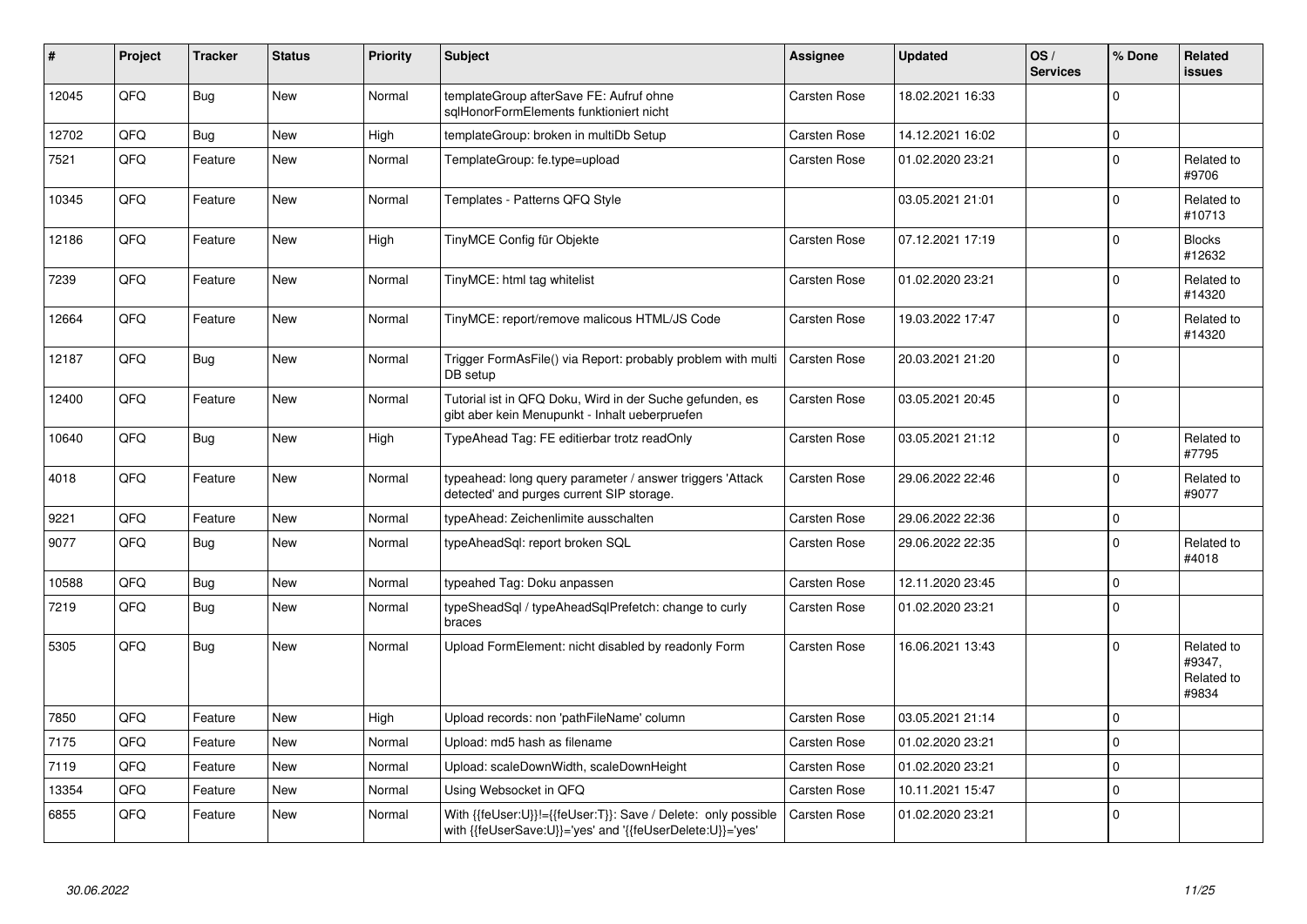| #     | Project | <b>Tracker</b> | <b>Status</b> | <b>Priority</b> | <b>Subject</b>                                                                            | <b>Assignee</b>     | <b>Updated</b>   | OS/<br><b>Services</b> | % Done      | Related<br><b>issues</b>                                             |
|-------|---------|----------------|---------------|-----------------|-------------------------------------------------------------------------------------------|---------------------|------------------|------------------------|-------------|----------------------------------------------------------------------|
| 11850 | QFQ     | Feature        | <b>New</b>    | Urgent          | Wizard Form: basierend auf einer Tabelle eine Form<br>anlegen.                            |                     | 03.05.2021 21:12 |                        | $\mathbf 0$ | Blocked by<br>#8082                                                  |
| 10704 | QFQ     | Bug            | New           | Normal          | wkhtml problem rendering fullCalendar.js / fabric.js >><br>successor: puppeteer           | Carsten Rose        | 12.11.2020 23:45 |                        | $\mathbf 0$ | Related to<br>#5024,<br>Related to<br>#4650.<br>Related to<br>#10715 |
| 13706 | QFQ     | Bug            | <b>New</b>    | Normal          | Wrong CheckType in FieldElement LastStatus of Form Cron                                   | <b>Carsten Rose</b> | 21.01.2022 18:20 |                        | $\mathbf 0$ |                                                                      |
| 13659 | QFQ     | <b>Bug</b>     | <b>New</b>    | Normal          | wrong sanitize class applied to R-store                                                   | Carsten Rose        | 15.01.2022 14:23 |                        | $\mathbf 0$ |                                                                      |
| 5942  | QFQ     | Feature        | Priorize      | Normal          | 'L' and 'type': append to links, generate via '_link' by using 'u:                        | Carsten Rose        | 01.02.2020 10:13 |                        | $\mathbf 0$ |                                                                      |
| 12452 | QFQ     | Feature        | Priorize      | Normal          | BaseURL: alsways with '/' at the end                                                      | Carsten Rose        | 19.06.2022 13:45 |                        | $\Omega$    | Related to<br>#10782                                                 |
| 9346  | QFQ     | Feature        | Priorize      | Normal          | beforeSave: check if an upload is given                                                   | Carsten Rose        | 11.06.2021 21:18 |                        | $\mathbf 0$ |                                                                      |
| 3782  | QFQ     | <b>Bug</b>     | Priorize      | Normal          | Bei fehlerhafter Eingabe (z.B. Datum) sollte das erwartete<br>Format angezeigt werden     | Carsten Rose        | 01.02.2020 10:13 |                        | $\mathbf 0$ |                                                                      |
| 9958  | QFQ     | Bug            | Priorize      | Normal          | Broken subrecord query: no error message                                                  | Carsten Rose        | 05.02.2021 15:15 |                        | $\mathbf 0$ |                                                                      |
| 6870  | QFQ     | Feature        | Priorize      | Normal          | Click on '_link' triggers an API call                                                     | Benjamin Baer       | 03.01.2022 08:25 |                        | $\pmb{0}$   |                                                                      |
| 8082  | QFQ     | Feature        | Priorize      | High            | Contact form without saving record                                                        | Carsten Rose        | 07.12.2021 15:20 |                        | $\Omega$    | Related to<br>#8587,<br><b>Blocks</b><br>#11850                      |
| 7630  | QFQ     | Feature        | Priorize      | Normal          | detailed error message for simple upload                                                  | Carsten Rose        | 01.02.2020 10:13 |                        | $\mathbf 0$ |                                                                      |
| 12503 | QFQ     | Feature        | Priorize      | Normal          | Detect dangerous UPDATE statement with missing WHERE                                      | Carsten Rose        | 05.05.2021 22:09 |                        | $\mathbf 0$ |                                                                      |
| 7217  | QFQ     | Feature        | Priorize      | Normal          | Download: notice User if ` sip=?` is missing                                              | Carsten Rose        | 01.02.2020 10:13 |                        | $\mathbf 0$ |                                                                      |
| 5562  | QFQ     | Feature        | Priorize      | Normal          | Drag'n'Drop fuer Uploads                                                                  | Benjamin Baer       | 21.03.2022 09:52 |                        | $\mathbf 0$ | Related to<br>#9706                                                  |
| 9975  | QFQ     | Bug            | Priorize      | Normal          | Dropdown Menu: 'r:3' broken                                                               | Carsten Rose        | 01.02.2020 10:13 |                        | $\mathbf 0$ |                                                                      |
| 6224  | QFQ     | Feature        | Priorize      | Normal          | Dynamic update: fade in/out fields                                                        | Benjamin Baer       | 21.03.2022 09:50 |                        | $\mathbf 0$ |                                                                      |
| 8585  | QFQ     | Feature        | Priorize      | Normal          | Enhance Error message for 'unknown form'                                                  | Carsten Rose        | 01.02.2020 10:13 |                        | $\mathbf 0$ |                                                                      |
| 6801  | QFQ     | Feature        | Priorize      | Normal          | Fabric: Maximize / FullIscreen                                                            | Benjamin Baer       | 21.03.2022 09:56 |                        | $\mathbf 0$ |                                                                      |
| 9862  | QFQ     | <b>Bug</b>     | Priorize      | Normal          | Failed writing to sql mail qfq.log should throw an exception                              | Carsten Rose        | 01.02.2020 10:13 |                        | $\mathbf 0$ |                                                                      |
| 8584  | QFQ     | Feature        | Priorize      | Normal          | FE 'Action' - never assign to Container (except Template)<br>Group)                       | Carsten Rose        | 01.02.2020 10:13 |                        | $\mathbf 0$ |                                                                      |
| 7656  | QFQ     | <b>Bug</b>     | Priorize      | Normal          | FE with required, 'pattern' and 'extraButtonLock': always<br>complain about missing value | Carsten Rose        | 01.02.2020 10:13 |                        | $\mathbf 0$ |                                                                      |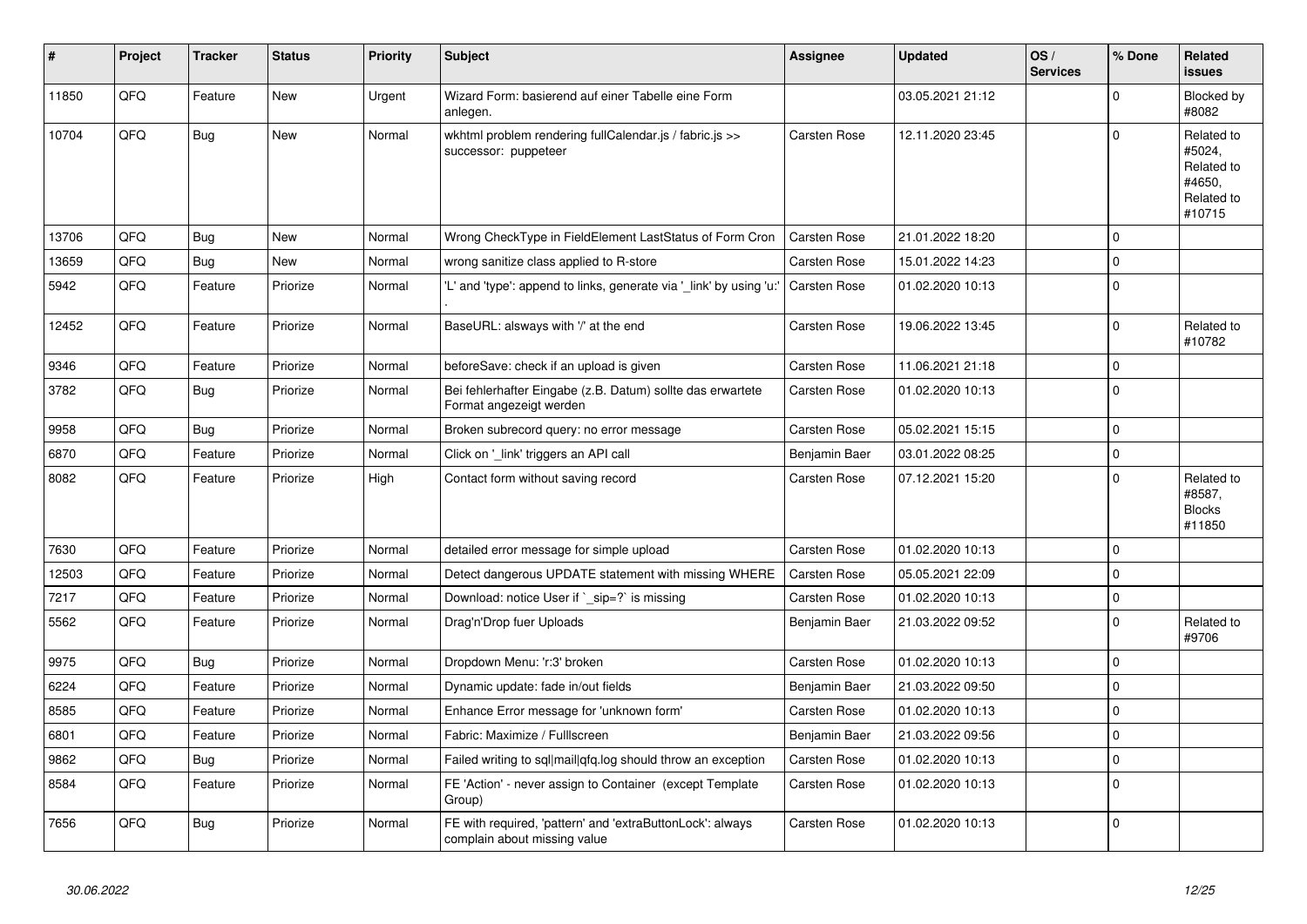| #     | Project | <b>Tracker</b> | <b>Status</b> | Priority | <b>Subject</b>                                                                                           | <b>Assignee</b>     | <b>Updated</b>   | OS/<br><b>Services</b> | % Done      | Related<br><b>issues</b>                                                |
|-------|---------|----------------|---------------|----------|----------------------------------------------------------------------------------------------------------|---------------------|------------------|------------------------|-------------|-------------------------------------------------------------------------|
| 8277  | QFQ     | Feature        | Priorize      | Normal   | fe.parameter.default=                                                                                    | Carsten Rose        | 01.02.2020 23:17 |                        | $\Omega$    | Related to<br>#8113                                                     |
| 8037  | QFQ     | Bug            | Priorize      | Normal   | FE.type=upload (advanced mode): {{slaveld:V}} missing<br>during dynamic update                           | Carsten Rose        | 01.02.2020 10:13 |                        | 0           |                                                                         |
| 9534  | QFQ     | <b>Bug</b>     | Priorize      | Urgent   | FE.type=upload: 'Unknown Mode: ID"                                                                       | Carsten Rose        | 03.05.2021 21:14 |                        | $\mathbf 0$ | Related to<br>#9532                                                     |
| 10003 | QFQ     | Feature        | Priorize      | Normal   | fieldset: stronger visualize group                                                                       | Benjamin Baer       | 12.02.2020 08:13 |                        | 0           |                                                                         |
| 9668  | QFQ     | Feature        | Priorize      | Normal   | Form.mode: rename 'hidden' to 'hide'                                                                     | Carsten Rose        | 05.05.2021 22:14 |                        | $\mathbf 0$ | Related to<br>#6437                                                     |
| 6998  | QFQ     | Feature        | Priorize      | Normal   | Form: with debug=on show column information as tooltip of<br>column label                                | Carsten Rose        | 01.02.2020 10:13 |                        | $\mathbf 0$ |                                                                         |
| 14290 | QFQ     | Feature        | Priorize      | Normal   | FormEditor: Show Table Definition                                                                        | <b>Carsten Rose</b> | 19.06.2022 16:37 |                        | $\mathbf 0$ |                                                                         |
| 7290  | QFQ     | Feature        | Priorize      | Normal   | FormEditor: title as textarea if LEN(title)>60                                                           | <b>Carsten Rose</b> | 01.02.2020 10:13 |                        | 0           | Blocked by<br>#7682                                                     |
| 8034  | QFQ     | Feature        | Priorize      | Normal   | FormElement 'data': 22.22.2222 should not be accepted                                                    | Carsten Rose        | 01.02.2020 10:13 |                        | $\mathbf 0$ |                                                                         |
| 9900  | QFQ     | Feature        | Priorize      | Normal   | Generic API Call: tt-content record >> JSON                                                              | Carsten Rose        | 01.02.2020 10:13 |                        | $\mathbf 0$ |                                                                         |
| 14283 | QFQ     | Bug            | Priorize      | Normal   | HEIC / HEIF convert doesn't trigger                                                                      | <b>Carsten Rose</b> | 19.06.2022 16:37 |                        | $\mathbf 0$ |                                                                         |
| 9834  | QFQ     | Bug            | Priorize      | Normal   | Input elements with tag 'disabled' are missing on<br>form-submit: server option 'processReadOnly' broken | Carsten Rose        | 07.12.2021 16:43 |                        | $\mathbf 0$ | Related to<br>#9691,<br>Related to<br>#5305, Has<br>duplicate<br>#12331 |
| 7965  | QFQ     | Feature        | Priorize      | Normal   | Input type 'text' with visual format - currency                                                          | Benjamin Baer       | 03.01.2022 07:45 |                        | $\mathbf 0$ |                                                                         |
| 7522  | QFQ     | Feature        | Priorize      | Normal   | Inserting default index.html to folder (Avoid Apache Indexing)                                           | Carsten Rose        | 01.02.2020 10:13 |                        | 0           |                                                                         |
| 14371 | QFQ     | Feature        | Priorize      | Normal   | <b>LDAP via REPORT</b>                                                                                   | Carsten Rose        | 19.06.2022 16:37 |                        | $\mathbf 0$ |                                                                         |
| 6566  | QFQ     | Bug            | Priorize      | Normal   | Link Function 'delete': provided parameter missing on page<br>reload                                     | Benjamin Baer       | 03.01.2022 08:08 |                        | $\mathbf 0$ |                                                                         |
| 10569 | QFQ     | Feature        | Priorize      | Normal   | link _blank more safe                                                                                    | Enis Nuredini       | 25.03.2022 12:44 |                        | $\mathbf 0$ |                                                                         |
| 10015 | QFQ     | Feature        | Priorize      | Normal   | Monospace in Textarea                                                                                    | Carsten Rose        | 03.02.2020 13:40 |                        | $\mathbf 0$ |                                                                         |
| 12325 | QFQ     | <b>Bug</b>     | Priorize      | Normal   | MultiDB form.dblndex not working for report syntax                                                       | Carsten Rose        | 07.09.2021 13:37 |                        | $\mathbf 0$ | Related to<br>#12145,<br>Related to<br>#12314                           |
| 10011 | QFQ     | Feature        | Priorize      | Normal   | Offer new STORE TYPO3 Variable 'beUser', 'beEmail'                                                       | Carsten Rose        | 08.05.2021 09:51 |                        | $\mathbf 0$ | Related to<br>#10012,<br>Related to<br>#12511                           |
| 8204  | QFQ     | Feature        | Priorize      | High     | Position 'required mark'                                                                                 | Carsten Rose        | 16.06.2021 13:44 |                        | $\pmb{0}$   |                                                                         |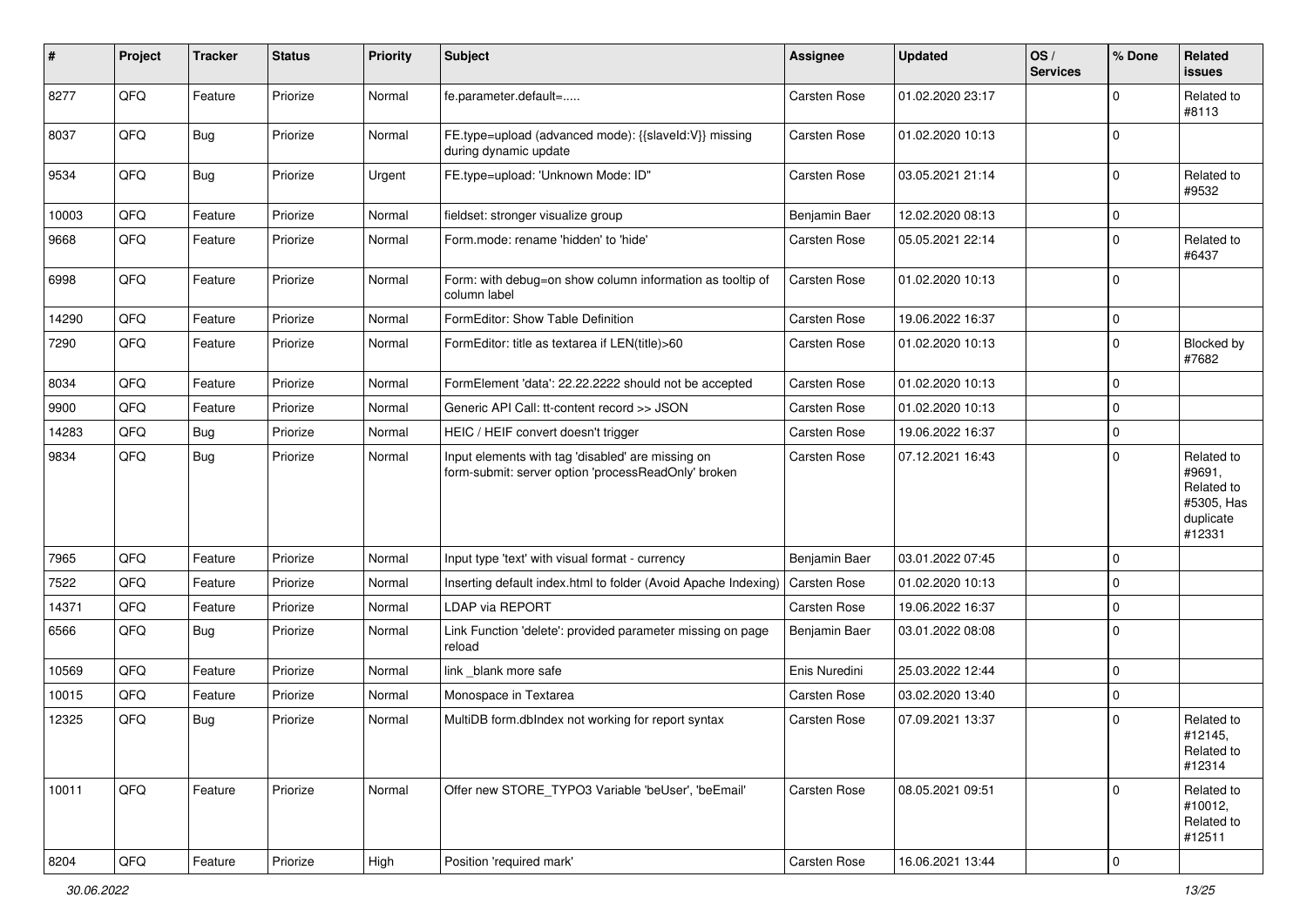| #     | Project | <b>Tracker</b> | <b>Status</b> | Priority | <b>Subject</b>                                                                                   | Assignee            | <b>Updated</b>   | OS/<br><b>Services</b> | % Done      | Related<br>issues                                                      |
|-------|---------|----------------|---------------|----------|--------------------------------------------------------------------------------------------------|---------------------|------------------|------------------------|-------------|------------------------------------------------------------------------|
| 9135  | QFQ     | Feature        | Priorize      | Normal   | Progress Bar generic / replace old hourglass download<br>popup                                   | Benjamin Baer       | 03.01.2022 07:43 |                        | $\Omega$    |                                                                        |
| 6140  | QFQ     | <b>Bug</b>     | Priorize      | Normal   | QFQ DnD Sort: Locked fields                                                                      | Benjamin Baer       | 21.03.2022 09:56 |                        | $\mathbf 0$ |                                                                        |
| 6574  | QFQ     | <b>Bug</b>     | Priorize      | Normal   | gfg.log: Fehlermeldung wurde angezeigt, aber nicht geloggt                                       | <b>Carsten Rose</b> | 01.02.2020 10:13 |                        | $\mathbf 0$ |                                                                        |
| 3867  | QFQ     | Feature        | Priorize      | Normal   | Readonly Formular: Template Groups add/delete<br>ausbeldnen                                      | Carsten Rose        | 05.05.2021 22:12 |                        | $\mathbf 0$ |                                                                        |
| 10012 | QFQ     | Feature        | Priorize      | Normal   | redirectAllMailTo: {{beEmail:T}}                                                                 | Carsten Rose        | 08.05.2021 09:54 |                        | $\Omega$    | Related to<br>#12412,<br>Related to<br>#12413,<br>Related to<br>#10011 |
| 10005 | QFQ     | Feature        | Priorize      | Normal   | Report / special column name:  AS calendar                                                       | <b>Carsten Rose</b> | 03.06.2020 17:28 |                        | $\mathbf 0$ |                                                                        |
| 9394  | QFQ     | Feature        | Priorize      | Normal   | REST: allow for non numerical ids in get requests                                                | Carsten Rose        | 05.05.2021 22:10 |                        | $\mathbf 0$ |                                                                        |
| 5366  | QFQ     | Feature        | Priorize      | Normal   | Saving with keyboard shortcuts                                                                   | Benjamin Baer       | 21.03.2022 09:47 |                        | $\mathbf 0$ |                                                                        |
| 7730  | QFQ     | Feature        | Priorize      | Normal   | SELECT Box: title in between                                                                     | Benjamin Baer       | 01.02.2020 23:22 |                        | $\pmb{0}$   |                                                                        |
| 7616  | QFQ     | <b>Bug</b>     | Priorize      | Normal   | Selectlist with Enum & Dynamic Update                                                            | Carsten Rose        | 01.02.2020 10:13 |                        | $\mathbf 0$ |                                                                        |
| 13900 | QFQ     | Feature        | Priorize      | Normal   | Selenium: Check das Cookie/PDF funktioniert                                                      | Enis Nuredini       | 25.03.2022 12:45 |                        | $\mathbf 0$ |                                                                        |
| 8963  | QFQ     | Feature        | Priorize      | Normal   | Setting values in a store: flexible way                                                          | Carsten Rose        | 05.05.2021 22:10 |                        | $\Omega$    | Related to<br>#8975                                                    |
| 9121  | QFQ     | <b>Bug</b>     | Priorize      | High     | sip links have r and __dbIndexData set                                                           | <b>Carsten Rose</b> | 12.06.2021 10:41 |                        | $\pmb{0}$   |                                                                        |
| 9928  | QFQ     | Feature        | Priorize      | Normal   | SpecialColumnName: a) Deprecated: ' AS "_+tag "', b)<br>New: ' AS "_ <tag1><tag2>"</tag2></tag1> | <b>Carsten Rose</b> | 01.02.2020 23:17 |                        | $\mathbf 0$ | Related to<br>#9929                                                    |
| 12504 | QFQ     | Feature        | Priorize      | Normal   | sql.log: report fe.id                                                                            | <b>Carsten Rose</b> | 05.05.2021 22:09 |                        | $\pmb{0}$   |                                                                        |
| 9173  | QFQ     | <b>Bug</b>     | Priorize      | Urgent   | Stale Record Lock: Firefox                                                                       | <b>Carsten Rose</b> | 03.05.2021 21:14 |                        | $\Omega$    | Related to<br>#9789                                                    |
| 9968  | QFQ     | Feature        | Priorize      | Normal   | Tooltip in Links for Developer                                                                   | Carsten Rose        | 01.02.2020 23:17 |                        | $\mathbf 0$ |                                                                        |
| 8044  | QFQ     | Feature        | Priorize      | Normal   | Transaction: a) Form, b) Report                                                                  | Carsten Rose        | 05.05.2021 22:14 |                        | $\Omega$    | Related to<br>#8043                                                    |
| 4457  | QFQ     | Bug            | Priorize      | Normal   | typeahead: pressing return to select an item, saves the form<br>and closes the form.             | Benjamin Baer       | 03.01.2022 08:01 |                        | $\mathbf 0$ | Related to<br>#4398                                                    |
| 11320 | QFQ     | Feature        | Priorize      | Normal   | Typo3 Version 10 support                                                                         | Carsten Rose        | 05.05.2021 22:09 |                        | $\mathbf 0$ |                                                                        |
| 13943 | QFQ     | Bug            | Priorize      | Normal   | unable to find formgroup                                                                         | Enis Nuredini       | 28.05.2022 11:03 |                        | $\mathbf 0$ |                                                                        |
| 9947  | QFQ     | <b>Bug</b>     | Priorize      | Normal   | Unwanted error message if missing 'typeAheadSqlPrefetch'                                         | Carsten Rose        | 01.02.2020 10:13 |                        | $\pmb{0}$   |                                                                        |
| 6116  | QFQ     | Bug            | Priorize      | High     | value of checkbox not saved                                                                      | <b>Carsten Rose</b> | 07.12.2021 17:19 |                        | $\pmb{0}$   |                                                                        |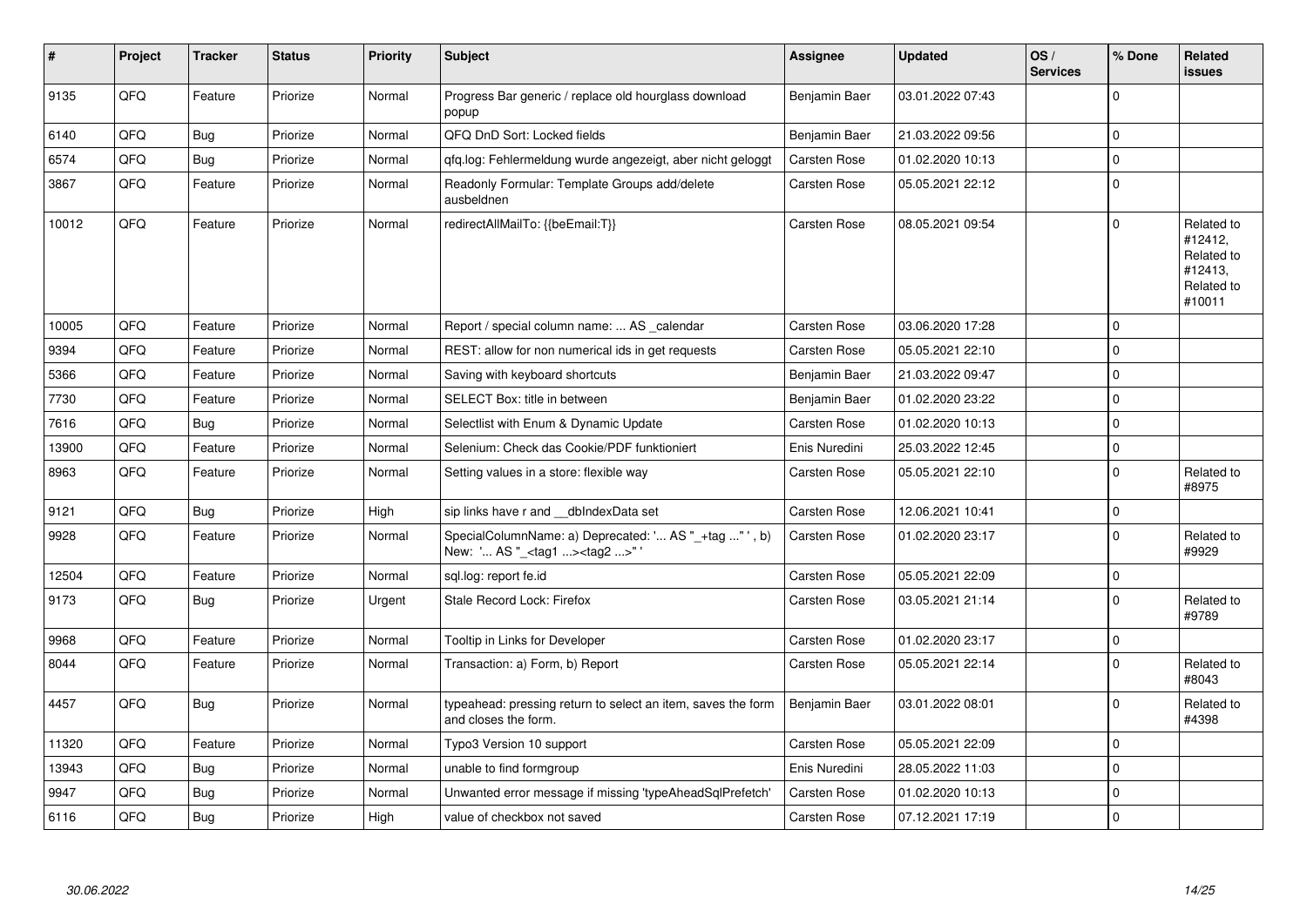| $\vert$ # | Project | <b>Tracker</b> | <b>Status</b> | <b>Priority</b> | <b>Subject</b>                                                                          | Assignee      | <b>Updated</b>   | OS/<br><b>Services</b> | % Done      | Related<br><b>issues</b>                                                                                                                                              |
|-----------|---------|----------------|---------------|-----------------|-----------------------------------------------------------------------------------------|---------------|------------------|------------------------|-------------|-----------------------------------------------------------------------------------------------------------------------------------------------------------------------|
| 14320     | QFQ     | Feature        | ToDo          | Normal          | Allow specific HTML Tags and Attributes: general, TinyMCE                               | Enis Nuredini | 17.06.2022 10:44 |                        | $\Omega$    | Related to<br>#12664,<br>Related to<br>#12039,<br>Related to<br>#11702,<br>Related to<br>#7239,<br>Related to<br>#3708,<br>Related to<br>#3646,<br>Related to<br>#880 |
| 14303     | QFQ     | <b>Bug</b>     | ToDo          | Normal          | datetime broken with picker                                                             | Enis Nuredini | 17.06.2022 09:02 |                        | $\mathbf 0$ | Related to<br>#12630                                                                                                                                                  |
| 12262     | QFQ     | Feature        | ToDo          | Normal          | Form buttons on top: more customable                                                    | Enis Nuredini | 17.06.2022 10:44 |                        | $\mathbf 0$ | Related to<br>#13945, Has<br>duplicate<br>#4046, Has<br>duplicate<br>#10080                                                                                           |
| 7602      | QFQ     | Feature        | ToDo          | High            | Multi Select: with checkboxes                                                           | Benjamin Baer | 22.03.2022 09:07 |                        | $\mathbf 0$ |                                                                                                                                                                       |
| 12463     | QFQ     | Bug            | ToDo          | High            | QFQ Function: 'function' and 'sql' on same level - output of<br>sql is shown two times. | Carsten Rose  | 15.12.2021 16:31 |                        | $\mathbf 0$ |                                                                                                                                                                       |
| 12395     | QFQ     | <b>Bug</b>     | ToDo          | High            | QFQ Function: Result two times shown                                                    | Carsten Rose  | 18.02.2022 08:59 |                        | $\pmb{0}$   |                                                                                                                                                                       |
| 13899     | QFQ     | <b>Bug</b>     | ToDo          | Normal          | Selenium: zum laufen bringen                                                            | Enis Nuredini | 25.03.2022 10:24 |                        | $\pmb{0}$   |                                                                                                                                                                       |
| 4194      | QFO     | Feature        | In Progress   | Normal          | Bootstrap 4 ist jetzt offiziel                                                          |               | 03.05.2021 20:47 |                        | $\mathbf 0$ | Related to<br>#10114                                                                                                                                                  |
| 6250      | QFQ     | Feature        | In Progress   | Normal          | Enhance layout: a) Subrecord, b) Subrecord-Title                                        | Carsten Rose  | 01.02.2020 23:22 |                        | $\mathbf 0$ | Related to<br>#5391                                                                                                                                                   |
| 11517     | QFQ     | Bug            | In Progress   | Normal          | extraButtonInfo Broken for multiple FormElements                                        | Carsten Rose  | 12.05.2022 13:12 |                        | $\Omega$    | Related to<br>#7890,<br>Related to<br>#3811, Has<br>duplicate<br>#10905, Has<br>duplicate<br>#10553, Has<br>duplicate<br>#6779                                        |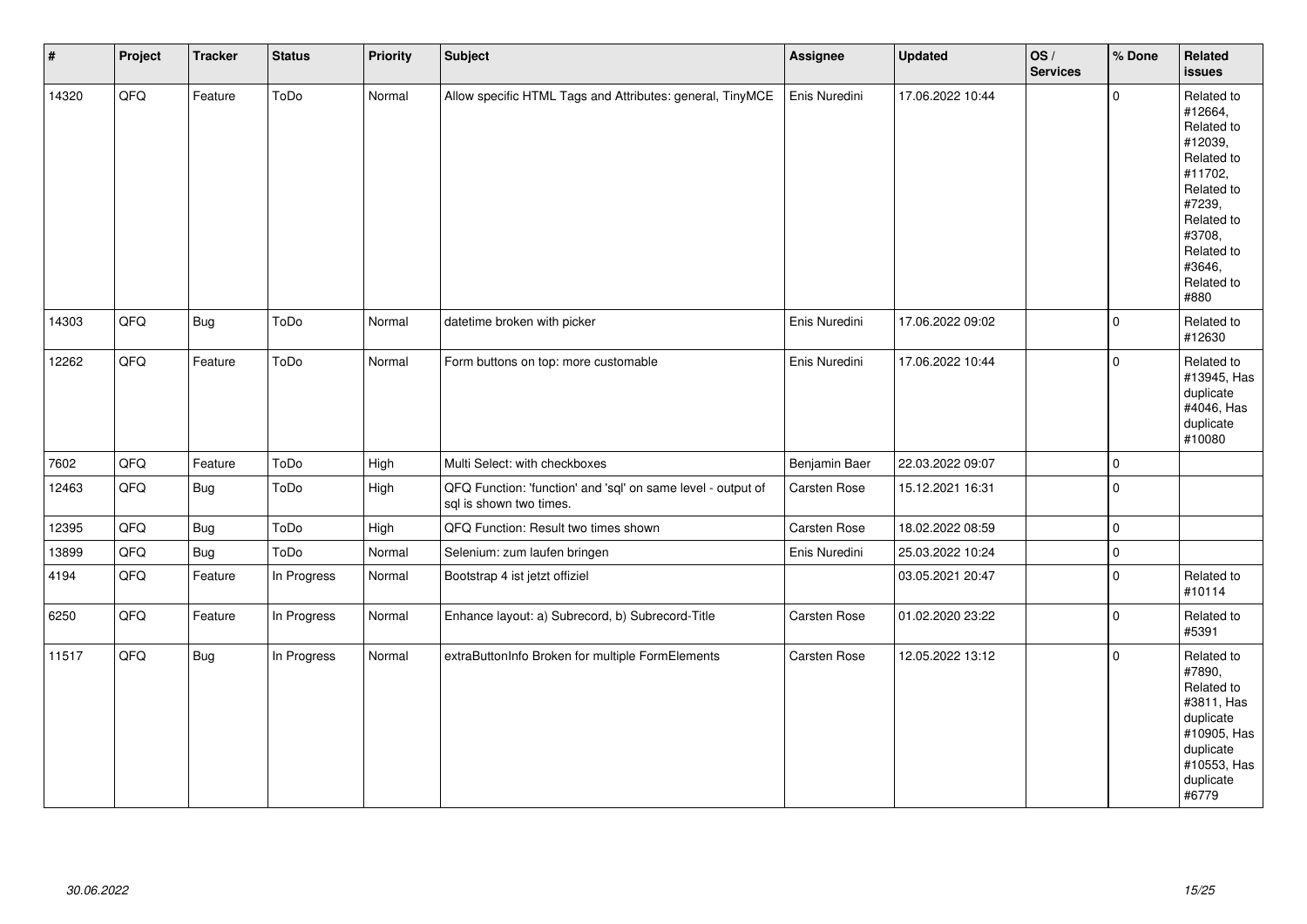| #     | Project | <b>Tracker</b> | <b>Status</b>              | <b>Priority</b> | <b>Subject</b>                                                                     | Assignee          | <b>Updated</b>   | OS/<br><b>Services</b> | % Done              | <b>Related</b><br><b>issues</b>                                        |
|-------|---------|----------------|----------------------------|-----------------|------------------------------------------------------------------------------------|-------------------|------------------|------------------------|---------------------|------------------------------------------------------------------------|
| 12630 | QFQ     | Feature        | In Progress                | Normal          | Input: date[time]: min / max values                                                | Enis Nuredini     | 20.06.2022 18:31 |                        | $\Omega$            | Related to<br>#10096.<br>Related to<br>#14302.<br>Related to<br>#14303 |
| 10443 | QFQ     | Feature        | In Progress                | Normal          | Konzept api / live                                                                 | Carsten Rose      | 07.05.2020 09:39 |                        | $\mathbf 0$         |                                                                        |
| 5695  | QFQ     | Feature        | In Progress                | Normal          | Multiform                                                                          | Carsten Rose      | 02.01.2021 18:38 |                        | $\Omega$            |                                                                        |
| 14175 | QFQ     | Bug            | In Progress                | Normal          | Opening a form with no QFQ Session cookie fails                                    | Carsten Rose      | 03.06.2022 10:40 |                        | $\mathsf{O}\xspace$ |                                                                        |
| 11980 | QFQ     | Feature        | In Progress                | Normal          | protected verzeichnis MUSS geschützt werden                                        | Carsten Rose      | 07.09.2021 13:30 |                        | $\mathbf 0$         |                                                                        |
| 12508 | QFQ     | Bug            | In Progress                | High            | qfq Form: sendMail                                                                 | Karin Niffeler    | 19.03.2022 17:48 |                        | $\mathsf{O}\xspace$ |                                                                        |
| 14323 | QFQ     | <b>Bug</b>     | In Progress                | Normal          | Report: render=both single - no impact                                             | Carsten Rose      | 19.06.2022 18:31 |                        | $\mathbf 0$         |                                                                        |
| 11076 | QFQ     | Feature        | In Progress                | Normal          | SELECT  AS _websocket                                                              | Carsten Rose      | 30.08.2020 17:49 |                        | $\mathsf{O}\xspace$ |                                                                        |
| 12439 | QFQ     | Feature        | In Progress                | Normal          | TinyMCE Paste from Word & Character Count/Limit                                    | Carsten Rose      | 05.05.2021 22:15 |                        | $\mathsf{O}\xspace$ |                                                                        |
| 10661 | QFQ     | <b>Bug</b>     | In Progress                | Normal          | Typo3 Warnungen                                                                    | Carsten Rose      | 07.09.2021 13:23 |                        | $\mathbf 0$         | Related to<br>#12440                                                   |
| 13566 | QFQ     | Feature        | Ready to sync<br>(develop) | Normal          | Delete config-example.gfg.php file                                                 | Carsten Rose      | 23.12.2021 09:25 |                        | $\mathbf 0$         |                                                                        |
| 11630 | QFQ     | Bug            | Feedback                   | High            | Bitte check ob CALL() in 20.11.0 noch so funktioniert wie in<br>20.4.1             | Enis Nuredini     | 28.05.2022 13:45 |                        | $\Omega$            | Related to<br>#11325                                                   |
| 12546 | QFQ     | <b>Bug</b>     | Feedback                   | Normal          | Branch 'Development' - Unit Tests mit dirty workaround<br>angepasst                | Carsten Rose      | 19.03.2022 17:48 |                        | $\mathbf 0$         |                                                                        |
| 13767 | QFQ     | <b>Bug</b>     | Feedback                   | Normal          | date/time-picker: required shows up/down button orange                             | Enis Nuredini     | 16.05.2022 23:16 |                        | $\pmb{0}$           |                                                                        |
| 8316  | QFQ     | <b>Bug</b>     | Feedback                   | Normal          | Documentation/Behaviour for Nested Queries and<br>Record-Store confusing           | Nicola Chiapolini | 20.11.2019 09:14 |                        | $\Omega$            |                                                                        |
| 9548  | QFQ     | Feature        | Feedback                   | High            | FormElement: Pattern mismatch - optional report only on<br>focus lost              | Benjamin Baer     | 03.05.2021 21:14 |                        | $\Omega$            |                                                                        |
| 9898  | QFQ     | Bug            | Feedback                   | Normal          | Formular trotz Timeout gespeichert                                                 | Benjamin Baer     | 01.02.2020 15:56 |                        | $\pmb{0}$           |                                                                        |
| 11347 | QFQ     | Bug            | Feedback                   | Normal          | If Bedingungen funktionieren nicht korrekt                                         | Christoph Fuchs   | 21.03.2021 20:37 |                        | $\mathbf 0$         |                                                                        |
| 10124 | QFQ     | Feature        | Feedback                   | Normal          | gfg AAI-Login                                                                      | Karin Niffeler    | 07.05.2020 09:36 |                        | $\mathbf 0$         |                                                                        |
| 9535  | QFQ     | Bug            | Feedback                   | Normal          | Report:  AS ' vertical' - column to wide - vertical >> rot45,<br>rot <sub>90</sub> | Benjamin Baer     | 01.02.2020 15:56 |                        | $\mathbf 0$         |                                                                        |
| 9052  | QFQ     | Feature        | Feedback                   | High            | Report: CodeMirror with SQL Syntax Highlight in FE                                 | Enis Nuredini     | 08.06.2022 10:25 |                        | $\mathbf 0$         |                                                                        |
| 10782 | QFQ     | Feature        | Feedback                   | Normal          | Tiny MCE: Image Upload                                                             | Enis Nuredini     | 16.05.2022 23:16 |                        | $\mathbf 0$         | Related to<br>#12452                                                   |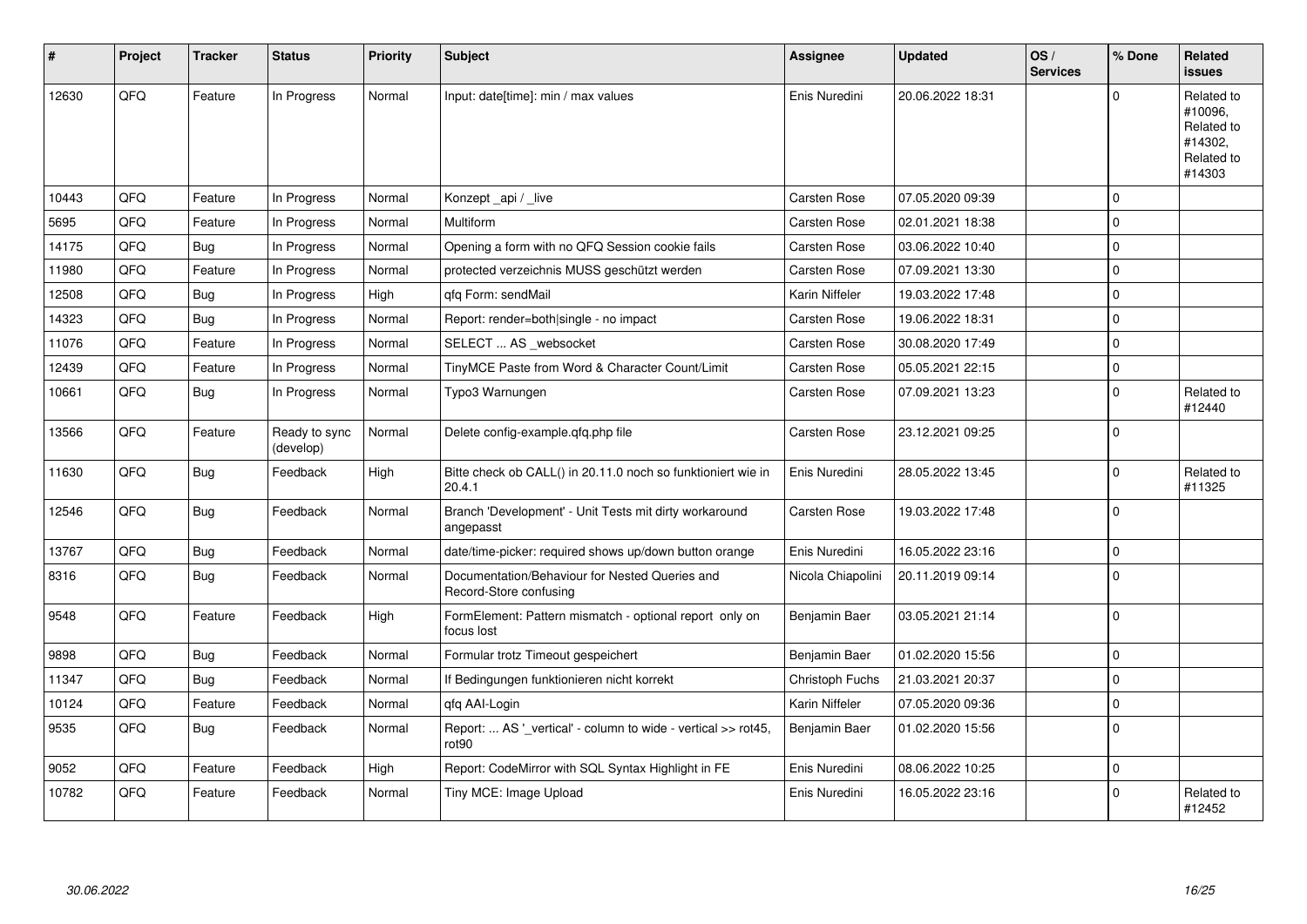| #     | Project | <b>Tracker</b> | <b>Status</b>     | <b>Priority</b> | <b>Subject</b>                                                                                                                               | <b>Assignee</b>     | <b>Updated</b>   | OS/<br><b>Services</b> | % Done      | Related<br><b>issues</b>                    |
|-------|---------|----------------|-------------------|-----------------|----------------------------------------------------------------------------------------------------------------------------------------------|---------------------|------------------|------------------------|-------------|---------------------------------------------|
| 5894  | QFQ     | Feature        | Feedback          | Normal          | Typeahead in Report: show/hide rows dynamically                                                                                              | <b>Carsten Rose</b> | 18.02.2022 08:50 |                        | $\Omega$    | Related to<br>#5893.<br>Related to<br>#5885 |
| 4651  | QFQ     | <b>Bug</b>     | Some day<br>maybe | Normal          | "Loading document" Modal wird angezeigt bei uzhcd type=2<br>Ansicht                                                                          | Carsten Rose        | 01.02.2020 23:20 |                        | $\mathbf 0$ |                                             |
| 4441  | QFQ     | <b>Bug</b>     | Some day<br>maybe | Normal          | \$ SERVER Vars sollten nur aus dem Store genommen<br>werden - Code entsprechend anpassen.                                                    |                     | 11.12.2019 16:02 |                        | $\mathbf 0$ |                                             |
| 7101  | QFQ     | Bug            | Some day<br>maybe | Normal          | 'form' in SIP and 'report' - breaks                                                                                                          |                     | 01.02.2020 23:20 |                        | $\mathbf 0$ |                                             |
| 3567  | QFQ     | Feature        | Some day<br>maybe | Low             | 'Save', 'Close', 'New' als FormElement                                                                                                       |                     | 11.12.2019 16:02 |                        | $\mathbf 0$ |                                             |
| 5768  | QFQ     | Bug            | Some day<br>maybe | Normal          | '{{pageLanguage:T}}' missing if QFQ is called via api                                                                                        | Carsten Rose        | 01.02.2020 23:19 |                        | $\mathbf 0$ |                                             |
| 4092  | QFQ     | <b>Bug</b>     | Some day<br>maybe | Normal          | 1) Logging verbessern wann welches FE warum ausgefuehrt<br>wird, 2) Documentation: Best Practice Template Group                              | <b>Carsten Rose</b> | 01.02.2020 23:19 |                        | $\mathbf 0$ | Related to<br>#3504                         |
| 3267  | QFQ     | Feature        | Some day<br>maybe | Normal          | 2 Forms auf einer Seite: real + Read only                                                                                                    | Carsten Rose        | 11.12.2019 16:03 |                        | $\mathbf 0$ |                                             |
| 5548  | QFQ     | Feature        | Some day<br>maybe | Normal          | 801 Textfiles/Scriptfiles als Thumbnail                                                                                                      | <b>Carsten Rose</b> | 07.03.2022 16:26 |                        | $\mathbf 0$ |                                             |
| 3666  | QFQ     | Feature        | Some day<br>maybe | Normal          | a) Performance Messung: mysql_real_escape_string() im<br>Vergleich zu str_replace(), b) doppeltes Aufrufen von<br>mysql_real_escape_string() | Carsten Rose        | 11.12.2019 16:02 |                        | $\mathbf 0$ |                                             |
| 3942  | QFQ     | Feature        | Some day<br>maybe | Normal          | Action Elemente: neu generierte IDs via FE weitergeben                                                                                       | Carsten Rose        | 11.12.2019 16:03 |                        | 0           | Related to<br>#3941                         |
| 9281  | QFQ     | <b>Bug</b>     | Some day<br>maybe | Normal          | Allow STRICT_TRANS_TABLES                                                                                                                    | Carsten Rose        | 02.01.2021 18:43 |                        | 0           |                                             |
| 3848  | QFQ     | Feature        | Some day<br>maybe | High            | Antivirus check fuer Upload files in qfq?                                                                                                    | Carsten Rose        | 03.05.2021 21:14 |                        | $\mathbf 0$ | Related to<br>#4131                         |
| 3947  | QFQ     | Feature        | Some day<br>maybe | Normal          | Attack detectect: logout current user                                                                                                        | <b>Carsten Rose</b> | 11.12.2019 16:03 |                        | $\mathbf 0$ | Related to<br>#5458,<br>Related to<br>#6299 |
| 6299  | QFQ     | Feature        | Some day<br>maybe | Normal          | Attack detection: log table with invalid SIP access                                                                                          |                     | 11.12.2019 16:02 |                        | $\Omega$    | Related to<br>#3947                         |
| 3291  | QFQ     | Feature        | Some day<br>maybe | Normal          | AutoCron websiteToken                                                                                                                        | Carsten Rose        | 11.12.2019 16:02 |                        | $\mathbf 0$ | Related to<br>#4250                         |
| 7452  | QFQ     | Feature        | Some day<br>maybe | Normal          | automate deployment new QFQ version                                                                                                          | Carsten Rose        | 16.09.2021 15:10 |                        | $\mathbf 0$ |                                             |
| 13608 | QFQ     | Feature        | Some day<br>maybe | Normal          | Automatic Browser Language Redirect                                                                                                          | Enis Nuredini       | 17.06.2022 08:35 |                        | $\pmb{0}$   |                                             |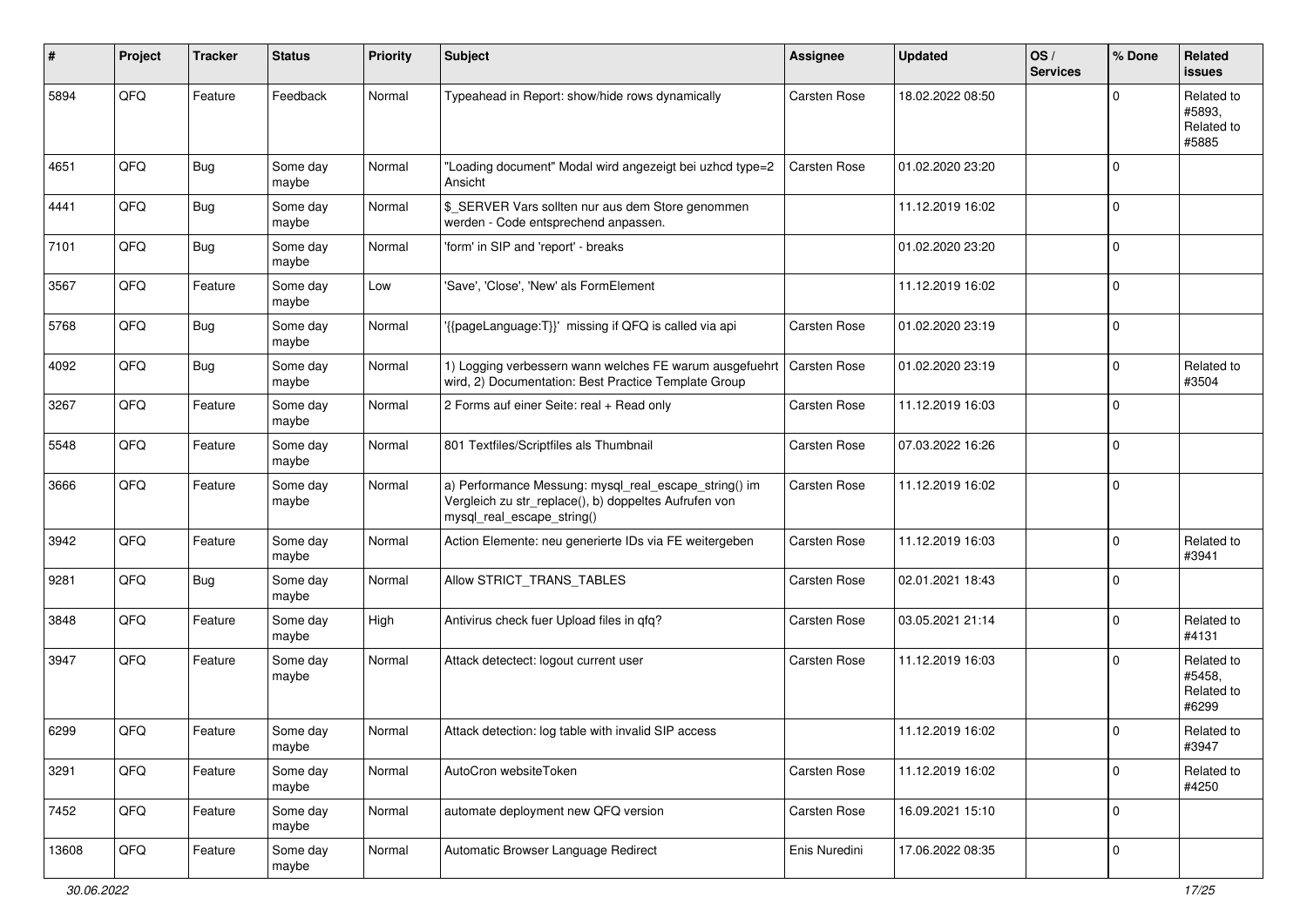| #     | Project | <b>Tracker</b> | <b>Status</b>     | <b>Priority</b> | <b>Subject</b>                                                                                                                                                | Assignee            | <b>Updated</b>   | OS/<br><b>Services</b> | % Done      | <b>Related</b><br><b>issues</b>              |
|-------|---------|----------------|-------------------|-----------------|---------------------------------------------------------------------------------------------------------------------------------------------------------------|---------------------|------------------|------------------------|-------------|----------------------------------------------|
| 7106  | QFQ     | Feature        | Some day<br>maybe | Normal          | Beispiel Nummerierung von Rows in Report                                                                                                                      |                     | 11.12.2019 16:01 |                        | $\Omega$    |                                              |
| 7105  | QFQ     | Feature        | Some day<br>maybe | Normal          | Beispiel wie man in einer zweiten Tabelle speichert.                                                                                                          |                     | 11.12.2019 16:01 |                        | $\mathbf 0$ |                                              |
| 6288  | QFQ     | Feature        | Some day<br>maybe | Normal          | Best Practice: Erklaeren wie man ein Formular ganz in<br>'weiss' erstellen kann                                                                               |                     | 11.12.2019 16:02 |                        | $\mathbf 0$ |                                              |
| 5783  | QFQ     | Feature        | Some day<br>maybe | Normal          | <b>BPMN View/Edit</b>                                                                                                                                         |                     | 11.12.2019 16:02 |                        | $\Omega$    |                                              |
| 8520  | QFQ     | Feature        | Some day<br>maybe | Normal          | Bring QFQ to Composer                                                                                                                                         | Carsten Rose        | 16.09.2021 15:10 |                        | $\mathbf 0$ |                                              |
| 10716 | QFQ     | Feature        | Some day<br>maybe | Normal          | Business Logic mit Externen Skripten                                                                                                                          | Carsten Rose        | 16.09.2021 15:10 |                        | $\mathbf 0$ | Related to<br>#10713,<br>Related to<br>#8217 |
| 9669  | QFQ     | <b>Bug</b>     | Some day<br>maybe | Normal          | Checkbox / Template Group: radio/checkbox visible broken<br>after 'add'                                                                                       | Carsten Rose        | 16.06.2021 13:47 |                        | $\mathbf 0$ | Related to<br>#8091                          |
| 4420  | QFQ     | Feature        | Some day<br>maybe | Normal          | Client: Local Storage - store the changes of a form, local in<br>the browser.                                                                                 | Benjamin Baer       | 11.12.2019 16:02 |                        | $\Omega$    |                                              |
| 6715  | QFQ     | Feature        | Some day<br>maybe | Normal          | Code-Refactoring: dbArray vereinheitlichen                                                                                                                    | Carsten Rose        | 11.12.2019 16:02 |                        | $\mathbf 0$ |                                              |
| 4279  | QFQ     | Bug            | Some day<br>maybe | High            | config.linkVars lost                                                                                                                                          | Carsten Rose        | 03.05.2021 21:14 |                        | $\Omega$    |                                              |
| 3349  | QFQ     | Bug            | Some day<br>maybe | Normal          | config.qfq.ini: a) vertraegt keine '=' im Value (z.B. Passwort),<br>b) Values sollten in ticks einschliessbar sein (spaces, )                                 | <b>Carsten Rose</b> | 11.12.2019 16:02 |                        | $\mathbf 0$ |                                              |
| 4650  | QFQ     | Feature        | Some day<br>maybe | Normal          | Convert html to doc/rtf                                                                                                                                       | <b>Carsten Rose</b> | 01.02.2020 23:20 |                        | $\mathbf 0$ | Related to<br>#10704                         |
| 10738 | QFQ     | Feature        | Some day<br>maybe | Normal          | CORS headers for external API requests                                                                                                                        |                     | 10.06.2020 14:00 |                        | $\Omega$    |                                              |
| 3990  | QFQ     | Feature        | Some day<br>maybe | High            | custom class definition: add space automatically                                                                                                              | Carsten Rose        | 03.05.2021 21:14 |                        | $\Omega$    |                                              |
| 4719  | QFQ     | Feature        | Some day<br>maybe | Normal          | Custom Message in Client in case of 'Browser tab close,<br>modification will be lost'                                                                         |                     | 01.02.2020 23:20 |                        | $\mathbf 0$ |                                              |
| 12337 | QFQ     | Feature        | Some day<br>maybe | Normal          | Database.php: better caching                                                                                                                                  | <b>Carsten Rose</b> | 16.09.2021 15:10 |                        | $\mathbf 0$ |                                              |
| 6992  | QFQ     | Feature        | Some day<br>maybe | Normal          | DB exception: Syntax Highlight                                                                                                                                |                     | 11.12.2019 16:01 |                        | $\Omega$    | Related to<br>#5450                          |
| 4627  | QFQ     | Feature        | Some day<br>maybe | Normal          | dbupdate: all tables - check 'create', 'modified' if it is possible<br>to change to default 'CURRENT_TIMESTAMP' and modified<br>'ON UPDATE CURRENT_TIMESTAMP' |                     | 01.02.2020 23:20 |                        | $\mathbf 0$ |                                              |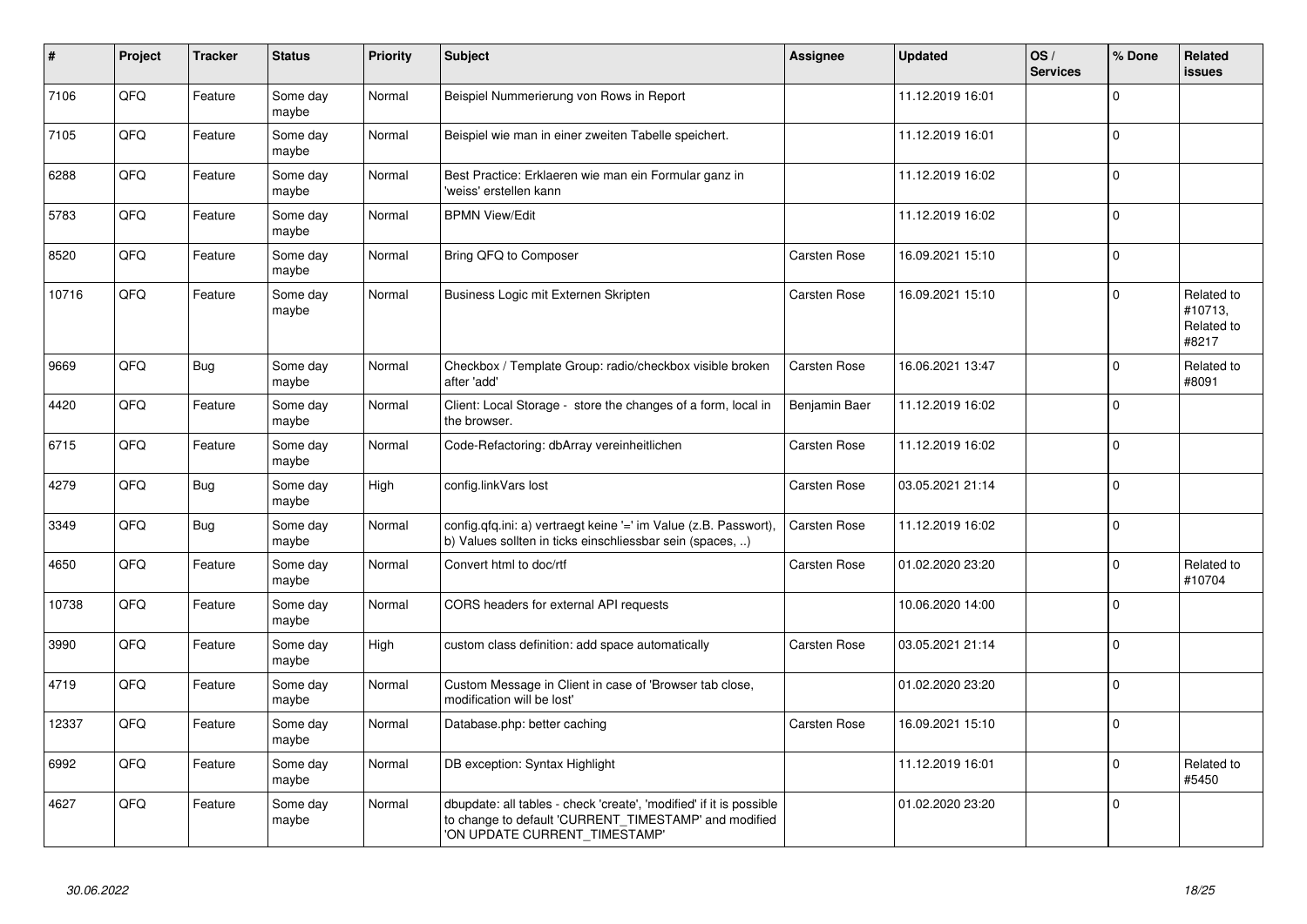| #    | Project | <b>Tracker</b> | <b>Status</b>     | <b>Priority</b> | <b>Subject</b>                                                                                                     | <b>Assignee</b>     | <b>Updated</b>   | OS/<br><b>Services</b> | % Done      | Related<br><b>issues</b> |
|------|---------|----------------|-------------------|-----------------|--------------------------------------------------------------------------------------------------------------------|---------------------|------------------|------------------------|-------------|--------------------------|
| 3130 | QFQ     | Bug            | Some day<br>maybe | Normal          | Debug Info's nicht korrekt nach 'New > Save'.                                                                      | <b>Carsten Rose</b> | 11.12.2019 16:03 |                        | $\mathbf 0$ | Related to<br>#3253      |
| 3331 | QFQ     | Feature        | Some day<br>maybe | Normal          | Default Tooltip fuer page? Links: mit Form und Record ID                                                           | Carsten Rose        | 11.12.2019 16:02 |                        | $\mathbf 0$ |                          |
| 5850 | QFQ     | Feature        | Some day<br>maybe | Normal          | Deployment: In QFQ Doc best practice fuer zeitgemaesses<br>Deployment beschreiben                                  |                     | 01.02.2020 23:20 |                        | $\pmb{0}$   |                          |
| 3273 | QFQ     | Feature        | Some day<br>maybe | Low             | Dirty Flag in Form                                                                                                 | <b>Carsten Rose</b> | 11.12.2019 16:02 |                        | $\Omega$    |                          |
| 3458 | QFQ     | Feature        | Some day<br>maybe | Normal          | Display 'Edit Form Element'-Checkbox on form: should<br>depend on FE Group                                         | <b>Carsten Rose</b> | 11.12.2019 16:02 |                        | $\mathbf 0$ | Related to<br>#3447      |
| 8892 | QFQ     | Feature        | Some day<br>maybe | Normal          | Display and Edit SQL Comments in Form Editor                                                                       | <b>Carsten Rose</b> | 11.12.2019 16:01 |                        | $\mathbf 0$ |                          |
| 8894 | QFQ     | Feature        | Some day<br>maybe | Normal          | Documentation Tags Usable in QFQ Application                                                                       | Carsten Rose        | 11.12.2019 16:01 |                        | $\pmb{0}$   |                          |
| 3905 | QFQ     | Feature        | Some day<br>maybe | Normal          | Documentation: Best Practice anhand eines Online<br>Bewerbungstools                                                | <b>Carsten Rose</b> | 11.12.2019 16:03 |                        | $\mathbf 0$ |                          |
| 4293 | QFQ     | Bug            | Some day<br>maybe | Normal          | Download broken if token 'd:' is missing - but no error<br>message                                                 | <b>Carsten Rose</b> | 11.12.2019 16:03 |                        | $\mathbf 0$ | Related to<br>#7514      |
| 7100 | QFQ     | Feature        | Some day<br>maybe | Normal          | Download: log access, max downloads, time limit                                                                    |                     | 01.02.2020 23:19 |                        | $\pmb{0}$   |                          |
| 2995 | QFQ     | Feature        | Some day<br>maybe | Normal          | Dropdown JQuery Plugin: 'chosen' - Moeglichkeit um Select<br>Listen mehr Funktion zu geben. Kein Bootstrap noetig. | Carsten Rose        | 11.12.2019 16:03 |                        | $\mathbf 0$ |                          |
| 4869 | QFQ     | Feature        | Some day<br>maybe | Normal          | Dynamic Update (show, hide, readonly?, required?) for<br>Template Group Elements                                   | Carsten Rose        | 01.02.2020 23:19 |                        | $\mathbf 0$ | Related to<br>#4865      |
| 4583 | QFQ     | Bug            | Some day<br>maybe | Normal          | Dynamic Update bei TypeAhead Feldern                                                                               | <b>Carsten Rose</b> | 01.02.2020 23:19 |                        | $\mathbf 0$ |                          |
| 3216 | QFQ     | Feature        | Some day<br>maybe | Normal          | dynamic update für checkbox label2                                                                                 | <b>Carsten Rose</b> | 11.12.2019 16:03 |                        | $\pmb{0}$   | Related to<br>#2081      |
| 3811 | QFQ     | Bug            | Some day<br>maybe | Normal          | Dynamic Update: extraButtonInfo - Text aktualisieren                                                               | Carsten Rose        | 11.12.2019 16:03 |                        | $\Omega$    | Related to<br>#11517     |
| 8106 | QFQ     | Bug            | Some day<br>maybe | Normal          | Dynamic Update: Feld kann nicht auf empty zurückgesetzt<br>werden                                                  | Carsten Rose        | 11.12.2019 16:01 |                        | $\mathbf 0$ |                          |
| 3682 | QFQ     | Bug            | Some day<br>maybe | Normal          | Dynamic update: Radio buttons                                                                                      | Carsten Rose        | 11.12.2019 16:02 |                        | $\mathbf 0$ |                          |
| 6083 | QFQ     | Feature        | Some day<br>maybe | Normal          | Dynamic Update: Value Check via SQL                                                                                |                     | 11.12.2019 16:02 |                        | $\pmb{0}$   |                          |
| 5893 | QFQ     | Feature        | Some day<br>maybe | Normal          | Edit on double-click                                                                                               |                     | 01.02.2020 23:19 |                        | $\Omega$    | Related to<br>#5894      |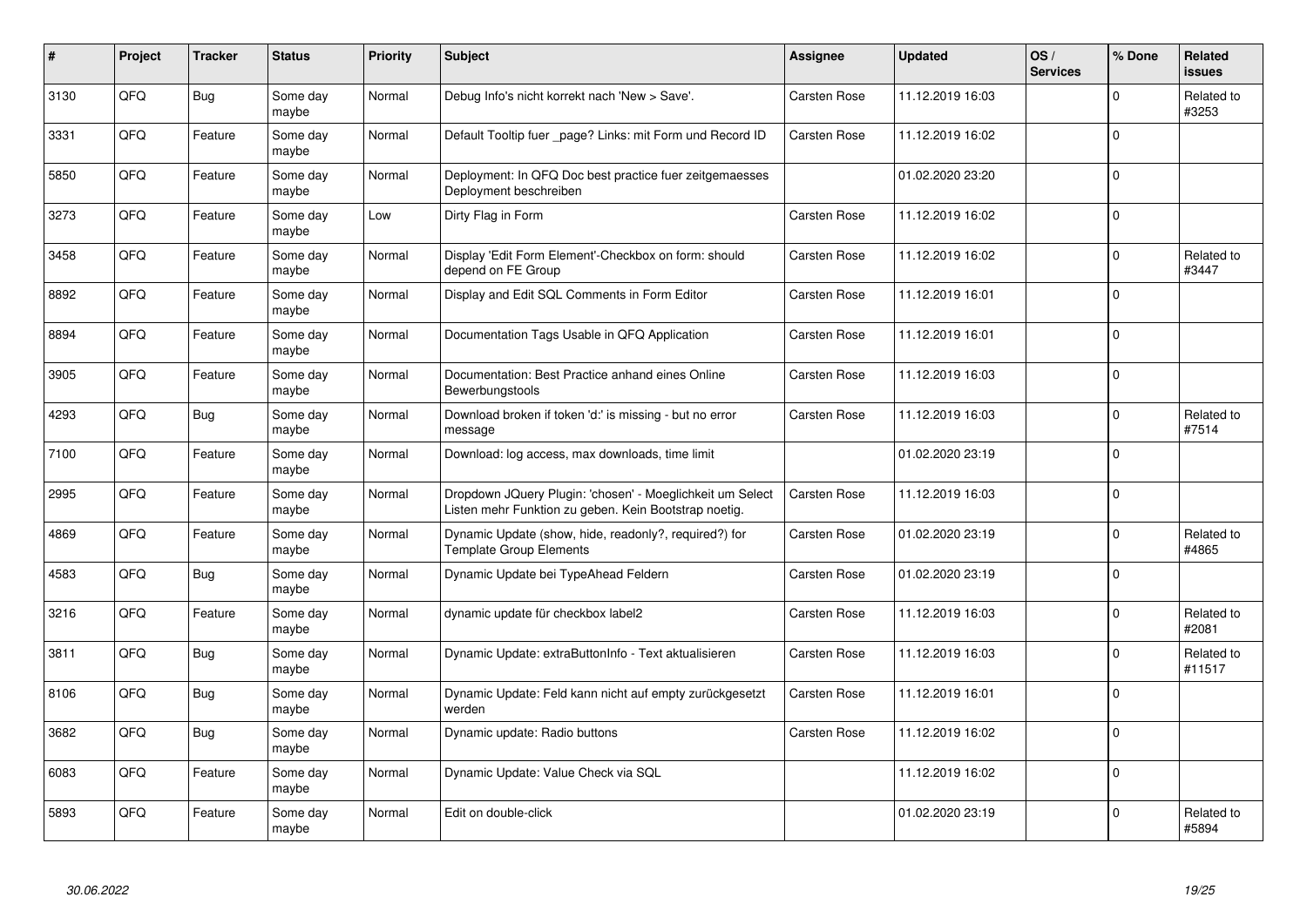| $\vert$ # | Project | <b>Tracker</b> | <b>Status</b>     | Priority | <b>Subject</b>                                                                                                          | <b>Assignee</b>     | <b>Updated</b>   | OS/<br><b>Services</b> | % Done      | Related<br><b>issues</b>                                              |
|-----------|---------|----------------|-------------------|----------|-------------------------------------------------------------------------------------------------------------------------|---------------------|------------------|------------------------|-------------|-----------------------------------------------------------------------|
| 5579      | QFQ     | Feature        | Some day<br>maybe | Normal   | Enhance Doc / Presentation: variable type 'link column type'                                                            | Carsten Rose        | 01.02.2020 23:19 |                        | $\mathbf 0$ |                                                                       |
| 5132      | QFQ     | Feature        | Some day<br>maybe | Normal   | Error Message sendmail missing attachment: more details                                                                 | Carsten Rose        | 01.02.2020 23:19 |                        | $\mathbf 0$ |                                                                       |
| 4330      | QFQ     | Feature        | Some day<br>maybe | Normal   | Error Message: report missing {{ / }} in sqlUpdate, sqlInsert,<br>sqlDelete, sqlAfter, sqlBefore in FE action elements. | Carsten Rose        | 01.02.2020 23:20 |                        | $\mathbf 0$ |                                                                       |
| 4328      | QFQ     | Bug            | Some day<br>maybe | Normal   | Error Message: Show FE name/number on problems in FE                                                                    | Carsten Rose        | 01.02.2020 23:20 |                        | $\mathbf 0$ |                                                                       |
| 3900      | QFQ     | Feature        | Some day<br>maybe | Normal   | Extend documentation of 'Copy / Paste'                                                                                  | Carsten Rose        | 11.12.2019 16:03 |                        | $\mathbf 0$ | Related to<br>#3899                                                   |
| 11217     | QFQ     | Feature        | Some day<br>maybe | Normal   | <b>Extend Script Functionality</b>                                                                                      | Carsten Rose        | 16.09.2021 15:10 |                        | $\mathbf 0$ |                                                                       |
| 4528      | QFQ     | Bug            | Some day<br>maybe | Normal   | extraButtonLock mit SQLAhead Bug                                                                                        | <b>Carsten Rose</b> | 01.02.2020 23:19 |                        | $\mathbf 0$ |                                                                       |
| 6972      | QFQ     | Feature        | Some day<br>maybe | Normal   | Fabric Clipboard / cross browser tab                                                                                    | Benjamin Baer       | 01.02.2020 23:21 |                        | $\mathbf 0$ |                                                                       |
| 5024      | QFQ     | Feature        | Some day<br>maybe | Normal   | Fabric: Generate PDF with edits                                                                                         | Benjamin Baer       | 01.02.2020 23:20 |                        | $\mathbf 0$ | Related to<br>#10704                                                  |
| 3750      | QFQ     | Bug            | Some day<br>maybe | Normal   | FE in a row: if one violates check, all are red                                                                         | Carsten Rose        | 11.12.2019 16:03 |                        | $\mathbf 0$ |                                                                       |
| 3415      | QFQ     | Feature        | Some day<br>maybe | Normal   | FE Login Box Templatefile                                                                                               | Benjamin Baer       | 11.12.2019 16:02 |                        | $\mathbf 0$ |                                                                       |
| 4536      | QFQ     | Feature        | Some day<br>maybe | Normal   | FE upload: problem with delete if mutliple uploads an<br>FE.name="                                                      |                     | 01.02.2020 23:20 |                        | $\mathbf 0$ |                                                                       |
| 10013     | QFQ     | Feature        | Some day<br>maybe | Normal   | FE.typ=editor: CodeMirror                                                                                               | Carsten Rose        | 08.06.2022 10:37 |                        | $\mathbf 0$ | Related to<br>#12611,<br>Related to<br>#12490,<br>Related to<br>#7732 |
| 5021      | QFQ     | Bug            | Some day<br>maybe | Normal   | FE.typ=extra - during save displays error 'datum2' already<br>filled in STORE_SIP - the value is stored nevertheless    | <b>Carsten Rose</b> | 01.02.2020 23:19 |                        | 0           | Related to<br>#3875                                                   |
| 5877      | QFQ     | Bug            | Some day<br>maybe | Normal   | FE.type=note:bsColumn strange behaviour                                                                                 |                     | 01.02.2020 23:19 |                        | 0           |                                                                       |
| 4444      | QFQ     | Feature        | Some day<br>maybe | Normal   | FE.type=upload: detect mime type                                                                                        |                     | 11.12.2019 16:02 |                        | $\mathbf 0$ | Related to<br>#4303                                                   |
| 4872      | QFQ     | Feature        | Some day<br>maybe | Normal   | Fields of Typo3 page available in STORE_TYPO3                                                                           | Carsten Rose        | 01.02.2020 23:19 |                        | $\mathbf 0$ |                                                                       |
| 5923      | QFQ     | Feature        | Some day<br>maybe | Normal   | fillStoreSystemBySqlLate                                                                                                |                     | 01.02.2020 23:19 |                        | $\mathbf 0$ |                                                                       |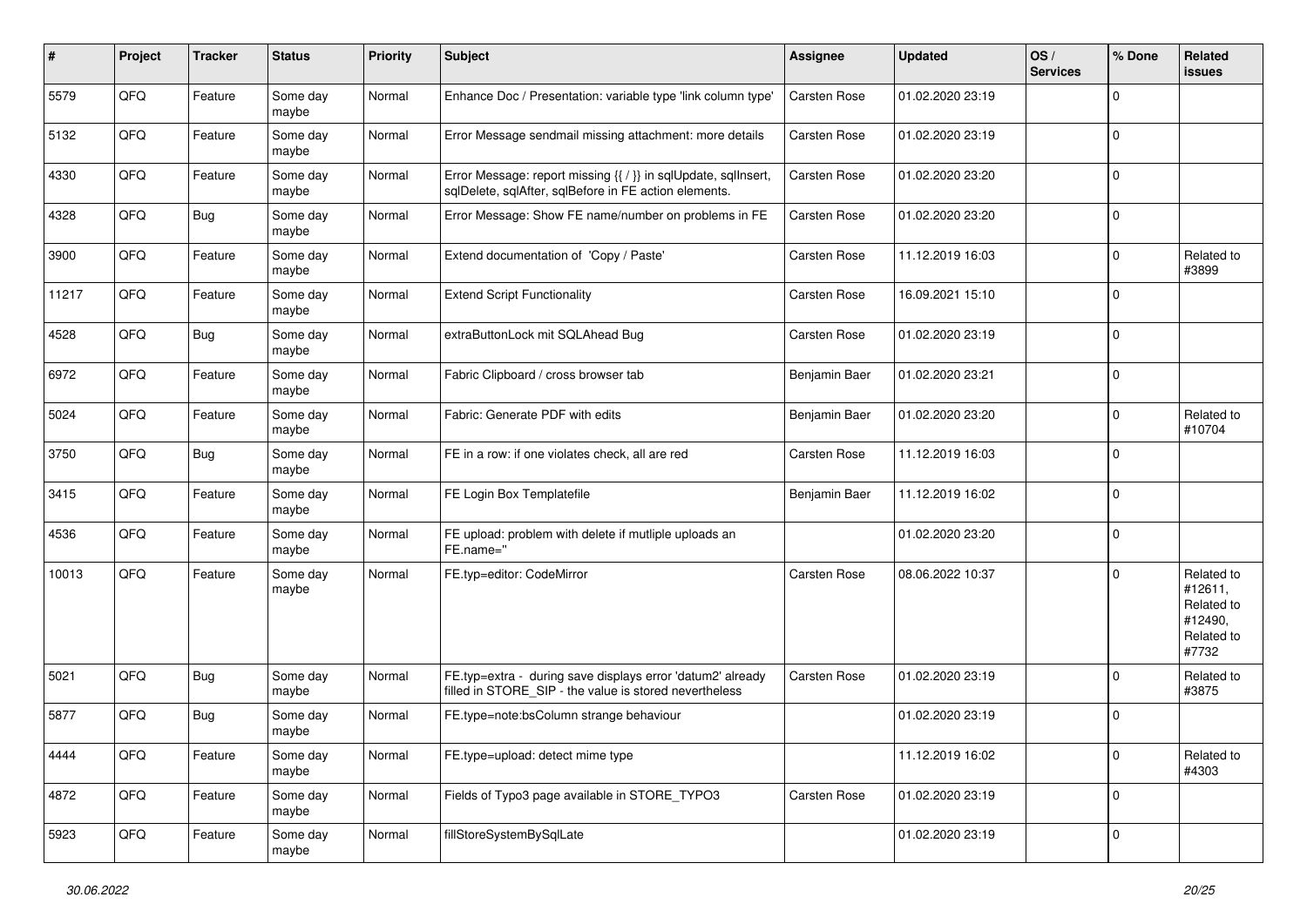| #     | Project | <b>Tracker</b> | <b>Status</b>     | <b>Priority</b> | Subject                                                                                                                                                  | <b>Assignee</b>     | <b>Updated</b>   | OS/<br><b>Services</b> | % Done         | Related<br><b>issues</b> |
|-------|---------|----------------|-------------------|-----------------|----------------------------------------------------------------------------------------------------------------------------------------------------------|---------------------|------------------|------------------------|----------------|--------------------------|
| 3880  | QFQ     | Feature        | Some day<br>maybe | Normal          | Form 'Form': anlegen einer Tabelle                                                                                                                       |                     | 14.01.2021 10:12 |                        | $\mathbf 0$    |                          |
| 3879  | QFQ     | Feature        | Some day<br>maybe | Normal          | Form 'FormElement': Beim Feld 'name' rechts in der Notiz<br>einen Link einblenden - a) aktuelle Definition anzeigen, b)<br>Spalte in der Tabelle anlegen |                     | 11.12.2019 16:03 |                        | 0              |                          |
| 3878  | QFQ     | Feature        | Some day<br>maybe | Normal          | Form 'FormElement': Spalte 'name' typeAhead mit<br>Spaltennamen der Primarytable.                                                                        |                     | 11.12.2019 16:03 |                        | 0              |                          |
| 11322 | QFQ     | Feature        | Some day<br>maybe | Normal          | Form Element JSON - (multiline parameter field)                                                                                                          | <b>Carsten Rose</b> | 16.09.2021 15:10 |                        | $\mathbf 0$    |                          |
| 12315 | QFQ     | Feature        | Some day<br>maybe | Normal          | Form History (Diffs) / Backups                                                                                                                           | <b>Carsten Rose</b> | 16.09.2021 15:10 |                        | $\mathbf 0$    |                          |
| 5557  | QFQ     | <b>Bug</b>     | Some day<br>maybe | Normal          | Form load: STORE_RECORD filled, but should be empty                                                                                                      | Carsten Rose        | 01.02.2020 23:19 |                        | $\mathbf 0$    |                          |
| 5983  | QFQ     | Feature        | Some day<br>maybe | Normal          | Form Submit (save & update): normalize date/-time FE                                                                                                     | Carsten Rose        | 01.02.2020 23:19 |                        | $\mathbf 0$    |                          |
| 3708  | QFQ     | Feature        | Some day<br>maybe | Normal          | Form: input - 'specialchars', 'none'  gewisse tags erlauben,<br>andere verbieten                                                                         | <b>Carsten Rose</b> | 11.12.2019 16:02 |                        | $\overline{0}$ | Related to<br>#14320     |
| 4443  | QFQ     | Feature        | Some day<br>maybe | Normal          | Form: multiple secondary tables                                                                                                                          |                     | 01.02.2020 23:20 |                        | 0              |                          |
| 7278  | QFQ     | Feature        | Some day<br>maybe | Normal          | Form: Wert vordefinieren der immer gesetzt wird                                                                                                          |                     | 02.05.2021 09:27 |                        | $\overline{0}$ |                          |
| 3877  | QFQ     | Feature        | Some day<br>maybe | Normal          | FormEditor: die Felder die aktuell nicht gebraucht werden<br>nur auf readonly/disabled setzen (nicht ausblenden > das<br>irritiert.                      | Carsten Rose        | 11.12.2019 16:03 |                        | $\mathbf 0$    |                          |
| 3350  | QFQ     | Feature        | Some day<br>maybe | Normal          | FormEditor: Hilfetext hinter 'checktype'                                                                                                                 | Carsten Rose        | 11.12.2019 16:02 |                        | 0              |                          |
| 4008  | QFQ     | Bug            | Some day<br>maybe | Normal          | FormElemen.type=sendmail: wrong 'TO' if 'real<br>name <rea@mail.to>' is used</rea@mail.to>                                                               | Carsten Rose        | 11.12.2019 16:03 |                        | 0              |                          |
| 3570  | QFQ     | <b>Bug</b>     | Some day<br>maybe | High            | Formular mit prmitnew permitEdit=Always wird nicht<br>aufgerufen (ist leer)                                                                              | Carsten Rose        | 03.05.2021 21:14 |                        | $\mathbf 0$    |                          |
| 6515  | QFQ     | Feature        | Some day<br>maybe | Normal          | Formular: Felder dynamisch ein/ausblenden                                                                                                                |                     | 11.12.2019 16:02 |                        | $\mathbf 0$    |                          |
| 10095 | QFQ     | Feature        | Some day<br>maybe | Normal          | Generic Gitlab Integration into QFQ                                                                                                                      | Carsten Rose        | 16.09.2021 15:10 |                        | $\mathbf 0$    |                          |
| 9126  | QFQ     | <b>Bug</b>     | Some day<br>maybe | Normal          | hidden Form elements are present in page source                                                                                                          |                     | 02.01.2021 18:41 |                        | $\overline{0}$ |                          |
| 7453  | QFG     | Feature        | Some day<br>maybe | Normal          | import / export forms QFQ                                                                                                                                | Carsten Rose        | 16.09.2021 15:10 |                        | $\overline{0}$ |                          |
| 4659  | QFQ     | <b>Bug</b>     | Some day<br>maybe | Normal          | infoButtonExtra                                                                                                                                          | Carsten Rose        | 01.02.2020 23:20 |                        | $\overline{0}$ |                          |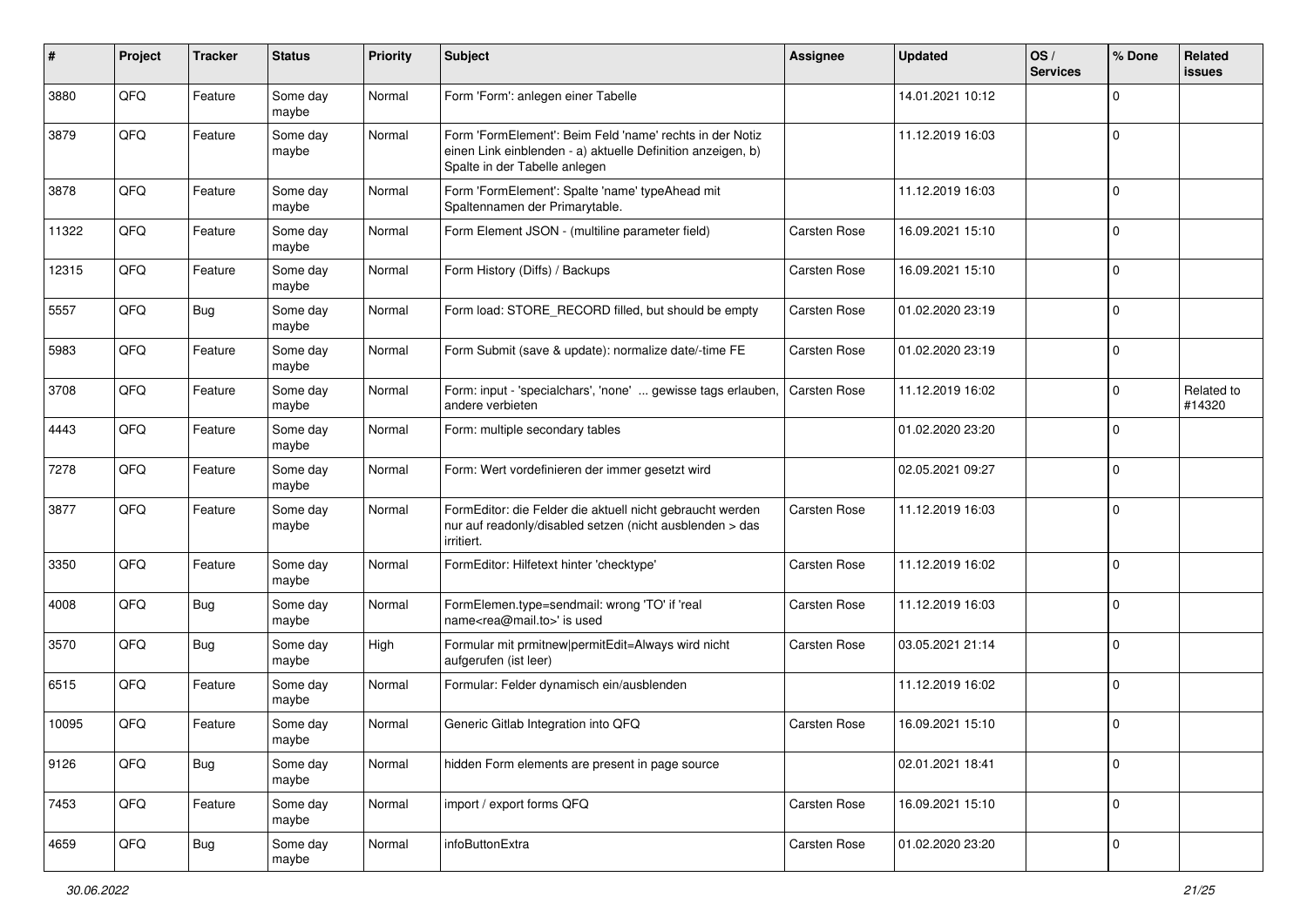| ∦     | Project | <b>Tracker</b> | <b>Status</b>     | <b>Priority</b> | <b>Subject</b>                                                                                         | Assignee            | <b>Updated</b>   | OS/<br><b>Services</b> | % Done      | Related<br><b>issues</b>                                               |
|-------|---------|----------------|-------------------|-----------------|--------------------------------------------------------------------------------------------------------|---------------------|------------------|------------------------|-------------|------------------------------------------------------------------------|
| 2950  | QFQ     | Feature        | Some day<br>maybe | Normal          | Inhalt QFQ Records als File                                                                            |                     | 11.12.2019 16:03 |                        | $\Omega$    |                                                                        |
| 11036 | QFQ     | Feature        | Some day<br>maybe | Normal          | inline report editor permissions                                                                       | <b>Carsten Rose</b> | 16.09.2021 15:09 |                        | $\mathbf 0$ | Related to<br>#11323                                                   |
| 4259  | QFQ     | Feature        | Some day<br>maybe | Normal          | Instant trigger a cron job                                                                             | <b>Carsten Rose</b> | 11.12.2019 16:03 |                        | $\Omega$    |                                                                        |
| 7732  | QFQ     | Feature        | Some day<br>maybe | Normal          | Javascript: Lazy Loading der add on libs                                                               | Benjamin Baer       | 08.06.2022 10:38 |                        | $\Omega$    | Related to<br>#12611.<br>Related to<br>#12490,<br>Related to<br>#10013 |
| 1510  | QFQ     | Feature        | Some day<br>maybe | Normal          | jquery von google laden, falls das nicht geht lokal                                                    |                     | 11.12.2019 16:03 |                        | $\mathbf 0$ |                                                                        |
| 1946  | QFQ     | Feature        | Some day<br>maybe | Normal          | Kontrolle ob der ReadOnly Modus bei den<br>Formularelementen korrekt implementiert ist                 | <b>Carsten Rose</b> | 11.12.2019 16:03 |                        | $\mathbf 0$ |                                                                        |
| 3457  | QFQ     | Feature        | Some day<br>maybe | Normal          | LDAP: concat multi values to one single entry                                                          | <b>Carsten Rose</b> | 11.12.2019 16:02 |                        | $\mathbf 0$ |                                                                        |
| 3617  | QFQ     | Feature        | Some day<br>maybe | Normal          | Load javascripts at bottom                                                                             |                     | 11.12.2019 16:02 |                        | $\mathbf 0$ |                                                                        |
| 4433  | QFQ     | Feature        | Some day<br>maybe | Normal          | Log when SIP will be destroyed by QFQ for any (security)<br>reason                                     |                     | 01.02.2020 23:20 |                        | $\mathbf 0$ | Related to<br>#4432,<br>Related to<br>#5458                            |
| 4439  | QFQ     | Feature        | Some day<br>maybe | Normal          | Log: report all actions fired by an FE Element, incl. the<br>original directive (slaveld, sqllnsert, ) |                     | 01.02.2020 23:20 |                        | $\mathbf 0$ | Related to<br>#4432,<br>Related to<br>#5458                            |
| 5852  | QFQ     | Feature        | Some day<br>maybe | Normal          | Logging: mail.log / sql.log - im FE anzeigen und via AJAX<br>aktualisieren                             | <b>Carsten Rose</b> | 01.02.2020 23:19 |                        | $\mathbf 0$ | Related to<br>#5885                                                    |
| 4974  | QFQ     | Feature        | Some day<br>maybe | Normal          | Long polling - inform all listening clients of changes                                                 |                     | 11.12.2019 16:02 |                        | $\Omega$    |                                                                        |
| 5455  | QFQ     | Feature        | Some day<br>maybe | Normal          | Mail Redirects grld abhaengig                                                                          |                     | 01.02.2020 23:20 |                        | $\Omega$    |                                                                        |
| 2084  | QFQ     | Feature        | Some day<br>maybe | Normal          | Mailto mit encryption: Subrecord                                                                       | <b>Carsten Rose</b> | 11.12.2019 16:03 |                        | $\Omega$    | Related to<br>#2082                                                    |
| 4440  | QFQ     | Feature        | Some day<br>maybe | Normal          | Manual.rst: explain how to. expand PHP Session to 4h                                                   |                     | 11.12.2019 16:02 |                        | $\mathbf 0$ |                                                                        |
| 7104  | QFQ     | Feature        | Some day<br>maybe | Normal          | Manual: hint about escaping if '\r' appears in mail body                                               |                     | 11.12.2019 16:01 |                        | $\mathbf 0$ |                                                                        |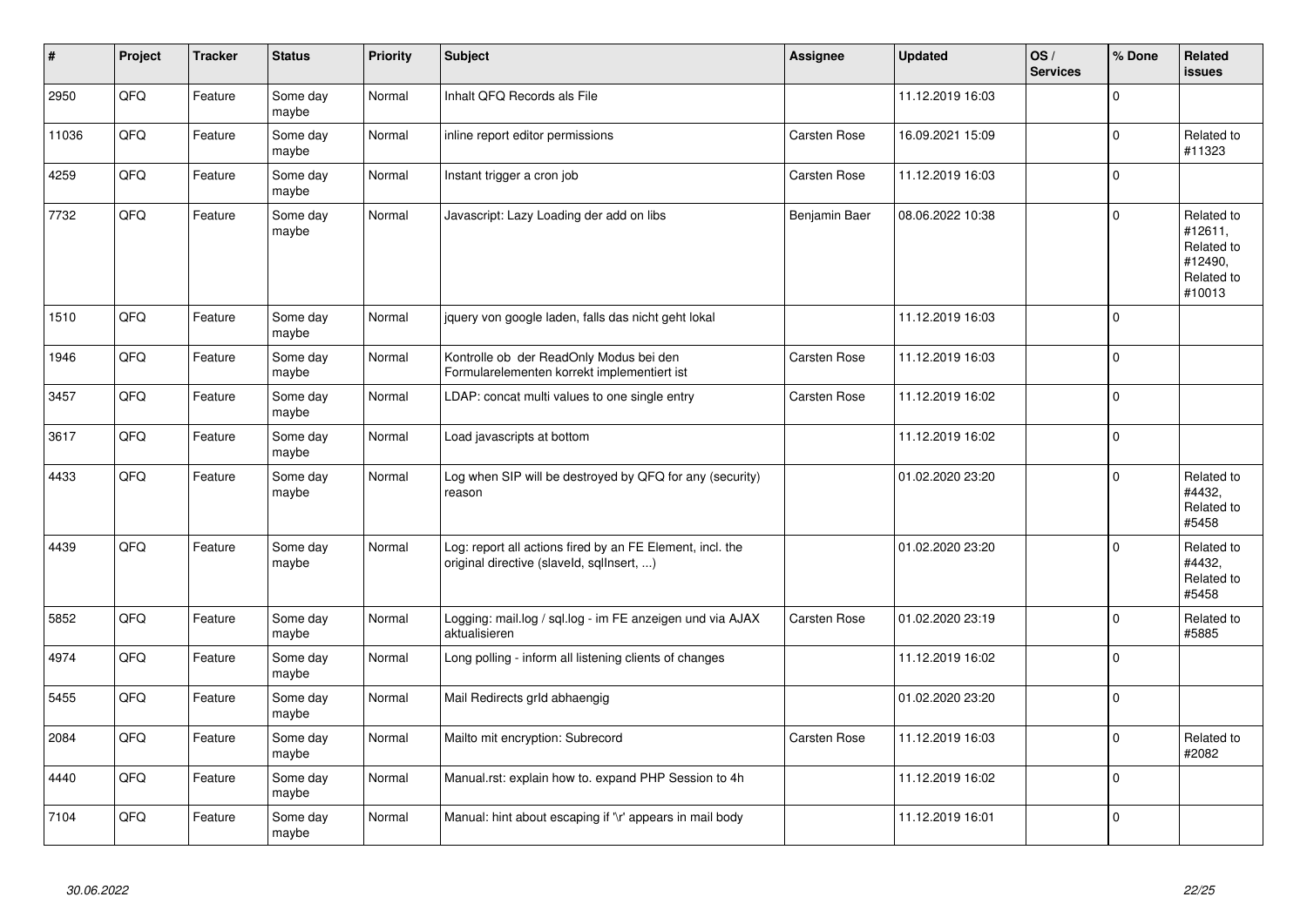| $\sharp$ | Project | <b>Tracker</b> | <b>Status</b>     | Priority | <b>Subject</b>                                                                                               | <b>Assignee</b>     | <b>Updated</b>   | OS/<br><b>Services</b> | % Done      | <b>Related</b><br><b>issues</b> |
|----------|---------|----------------|-------------------|----------|--------------------------------------------------------------------------------------------------------------|---------------------|------------------|------------------------|-------------|---------------------------------|
| 4027     | QFQ     | Feature        | Some day<br>maybe | Normal   | Missing: orange 'check' / 'bullet'                                                                           |                     | 11.12.2019 16:03 |                        | $\Omega$    |                                 |
| 4626     | QFQ     | Feature        | Some day<br>maybe | Normal   | Mobile View: 'classBody=qfq-form-right' makes no sense                                                       |                     | 01.02.2020 23:20 |                        | $\mathbf 0$ |                                 |
| 3646     | QFQ     | Feature        | Some day<br>maybe | Normal   | Moeglichkeit HTML Tags in Reports auszugeben (zu<br>enkodieren: htmlspecialchars)                            |                     | 11.12.2019 16:02 |                        | $\mathbf 0$ | Related to<br>#14320            |
| 4365     | QFQ     | Feature        | Some day<br>maybe | Normal   | Multi Language: new way of config                                                                            | <b>Carsten Rose</b> | 01.02.2020 23:20 |                        | $\Omega$    |                                 |
| 9579     | QFQ     | Feature        | Some day<br>maybe | Normal   | Multiform with Process Row                                                                                   | <b>Carsten Rose</b> | 11.12.2019 16:01 |                        | $\mathbf 0$ |                                 |
| 6084     | QFQ     | Feature        | Some day<br>maybe | Normal   | New escape type: 'D' - convert date                                                                          |                     | 01.02.2020 23:19 |                        | $\pmb{0}$   |                                 |
| 4446     | QFQ     | Feature        | Some day<br>maybe | Normal   | New FE get same feldContainerId as last modifed FE                                                           |                     | 01.02.2020 23:20 |                        | $\mathbf 0$ |                                 |
| 7229     | QFQ     | Feature        | Some day<br>maybe | Normal   | New FormElement.type: Button                                                                                 |                     | 01.02.2021 12:32 |                        | $\mathbf 0$ |                                 |
| 4546     | QFQ     | Bug            | Some day<br>maybe | Normal   | NH: SIP storage is destroyed                                                                                 |                     | 01.02.2020 23:20 |                        | $\Omega$    |                                 |
| 8101     | QFQ     | Feature        | Some day<br>maybe | Normal   | Password hash: support further hashing methods                                                               | Carsten Rose        | 16.09.2021 15:10 |                        | $\mathbf 0$ |                                 |
| 7336     | QFQ     | Feature        | Some day<br>maybe | Normal   | PDF Upload: disallow PDFs with specific Meta information                                                     | <b>Carsten Rose</b> | 11.12.2019 16:01 |                        | $\mathbf 0$ |                                 |
| 2063     | QFQ     | Bug            | Some day<br>maybe | Normal   | Pills auf 'inaktiv' setzen falls keine Element auf dem Pill<br>sichtbar sind.                                | Benjamin Baer       | 11.12.2019 16:03 |                        | $\mathbf 0$ | Related to<br>#3752             |
| 3495     | QFQ     | Feature        | Some day<br>maybe | Normal   | Predifined Parameter werden nicht in '+' (add new record)<br>SIP gerendert.                                  |                     | 11.12.2019 16:02 |                        | $\mathbf 0$ |                                 |
| 1253     | QFQ     | Feature        | Some day<br>maybe | Normal   | QF: Colorpicker                                                                                              |                     | 11.12.2019 16:03 |                        | $\mathbf 0$ |                                 |
| 1251     | QFQ     | Feature        | Some day<br>maybe | Normal   | QF: Combo                                                                                                    |                     | 11.12.2019 16:03 |                        | $\Omega$    |                                 |
| 955      | QFQ     | Feature        | Some day<br>maybe | Normal   | QF: Notizen vor/nach dem Form                                                                                |                     | 01.02.2020 23:20 |                        | $\mathbf 0$ |                                 |
| 1234     | QFQ     | Feature        | Some day<br>maybe | Normal   | QF: Record numbering: Im Grid soll in Spalte 1 optional die<br>laufende Nummer der Records angezeigt werden. |                     | 01.02.2020 23:20 |                        | $\mathbf 0$ |                                 |
| 5160     | QFQ     | Feature        | Some day<br>maybe | Normal   | QFQ collaborative / together.js, ShareJS, y-js, collaborative,                                               |                     | 11.12.2019 16:02 |                        | $\mathbf 0$ |                                 |
| 5389     | QFQ     | Feature        | Some day<br>maybe | Normal   | QFQ Design: Multline label / note                                                                            | Benjamin Baer       | 01.02.2020 23:19 |                        | $\Omega$    |                                 |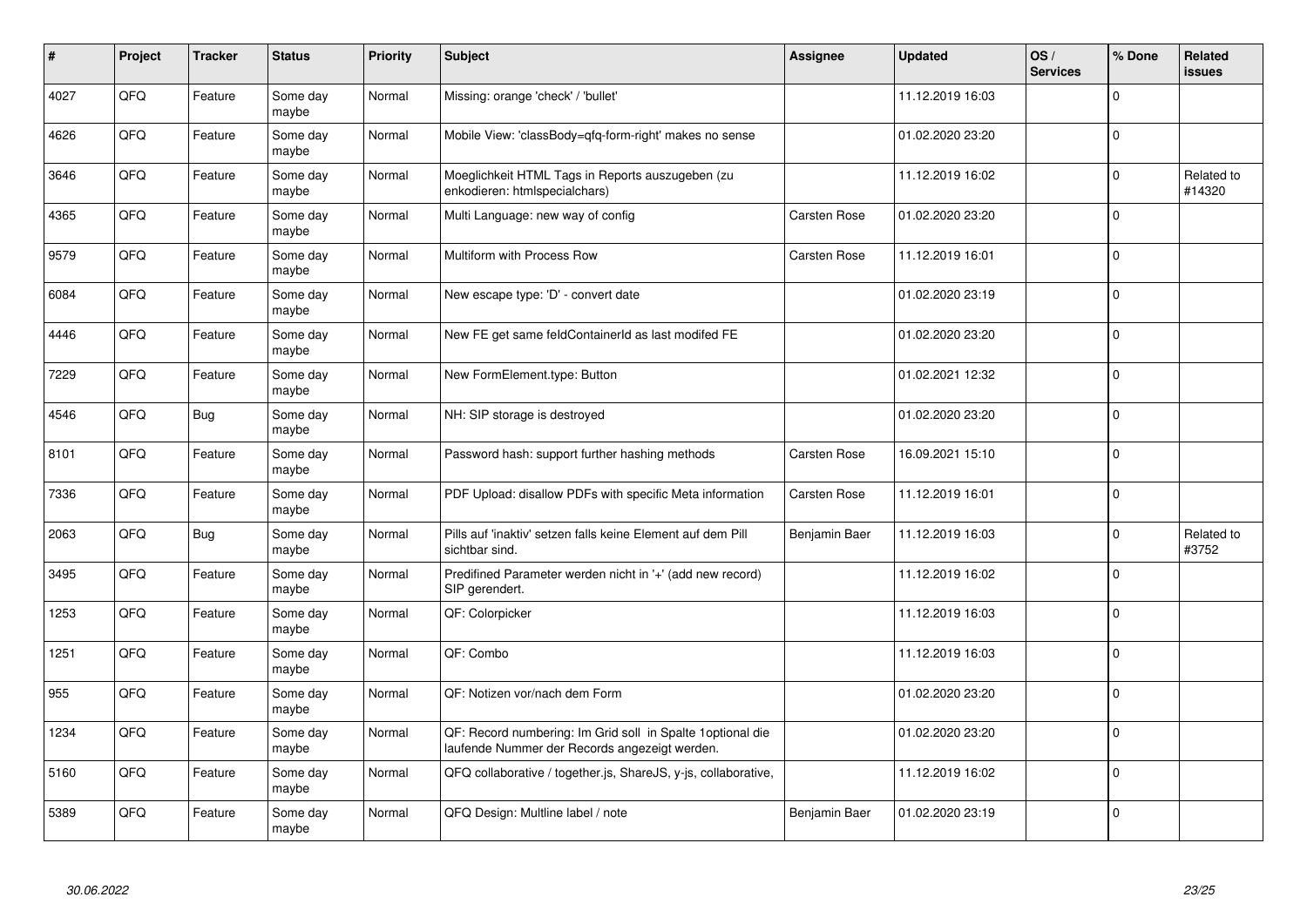| #     | Project | <b>Tracker</b> | <b>Status</b>     | <b>Priority</b> | <b>Subject</b>                                                                               | Assignee      | <b>Updated</b>   | OS/<br><b>Services</b> | % Done      | Related<br><b>issues</b>                                              |
|-------|---------|----------------|-------------------|-----------------|----------------------------------------------------------------------------------------------|---------------|------------------|------------------------|-------------|-----------------------------------------------------------------------|
| 9024  | QFQ     | Bug            | Some day<br>maybe | Normal          | QFQ Einarbeitung                                                                             |               | 01.02.2020 15:56 |                        | $\mathbf 0$ |                                                                       |
| 1635  | QFQ     | Feature        | Some day<br>maybe | Normal          | QFQ Extension content record: weitere Optionen<br>einblenden.                                | Carsten Rose  | 11.12.2019 16:03 |                        | $\mathbf 0$ |                                                                       |
| 5892  | QFQ     | Feature        | Some day<br>maybe | Normal          | QFQ should use T3 API to manipulate FE GROUP<br>membership                                   |               | 01.02.2020 23:20 |                        | $\mathbf 0$ |                                                                       |
| 3692  | QFQ     | Feature        | Some day<br>maybe | Normal          | QFQ Webseite                                                                                 | Benjamin Baer | 11.12.2019 16:02 |                        | $\mathbf 0$ | Related to<br>#5033                                                   |
| 7108  | QFQ     | Feature        | Some day<br>maybe | Normal          | <b>QFQ Wrap Elements</b>                                                                     |               | 11.12.2019 16:01 |                        | $\mathbf 0$ |                                                                       |
| 4839  | QFQ     | Feature        | Some day<br>maybe | Normal          | gfg-handle in <head> Abschnitt</head>                                                        | Carsten Rose  | 11.12.2019 16:02 |                        | $\mathbf 0$ |                                                                       |
| 5480  | QFQ     | Feature        | Some day<br>maybe | Normal          | QFQ: Dokumentation mit Screenshots versehen                                                  | Carsten Rose  | 01.02.2020 23:20 |                        | $\mathbf 0$ | Related to<br>#9879                                                   |
| 8586  | QFQ     | Feature        | Some day<br>maybe | Normal          | QFQ: Enhance Error message for 'record not found'                                            | Carsten Rose  | 16.09.2021 15:10 |                        | $\Omega$    |                                                                       |
| 4771  | QFQ     | Bug            | Some day<br>maybe | Normal          | qfq: select-down-values empty after save (edit-form for<br>program administrators)           | Carsten Rose  | 01.02.2020 23:20 |                        | $\mathbf 0$ | Related to<br>#4549, Has<br>duplicate<br>#4282                        |
| 5851  | QFQ     | Feature        | Some day<br>maybe | Normal          | Queue System implementieren: MQTT, RabbitMQ                                                  |               | 01.02.2020 23:20 |                        | $\mathbf 0$ | Related to<br>#5715                                                   |
| 9020  | QFQ     | Bug            | Some day<br>maybe | Normal          | radio mit buttonClass und dynamicUpdate lassen sich nicht<br>kombinieren                     |               | 11.12.2019 16:01 |                        | $\mathbf 0$ |                                                                       |
| 3109  | QFQ     | Bug            | Some day<br>maybe | High            | RealUrl: Links werden nicht korrekt gerendert                                                | Carsten Rose  | 03.05.2021 21:14 |                        | $\pmb{0}$   |                                                                       |
| 12611 | QFQ     | Feature        | Some day<br>maybe | Normal          | Refactoring: Bootstrap with Lazy Loading                                                     | Carsten Rose  | 08.06.2022 10:37 |                        | $\mathbf 0$ | Related to<br>#12490,<br>Related to<br>#10013,<br>Related to<br>#7732 |
| 4640  | QFQ     | Feature        | Some day<br>maybe | Normal          | Rename System Forms                                                                          |               | 01.02.2020 23:20 |                        | $\mathbf 0$ |                                                                       |
| 11323 | QFQ     | Feature        | Some day<br>maybe | Normal          | Report Frontend Editor Modal + Codemirror                                                    | Carsten Rose  | 16.09.2021 15:10 |                        | $\mathbf 0$ | Related to<br>#11036                                                  |
| 3967  | QFQ     | Feature        | Some day<br>maybe | High            | Report: Checkbox, Radio, Dropdown, Input welches ohne<br>Submit funktioniert - 'Inline-Form' | Carsten Rose  | 03.05.2021 21:14 |                        | $\mathbf 0$ |                                                                       |
| 3991  | QFQ     | Feature        | Some day<br>maybe | Normal          | report: Columnname ' skipWrap' skips 'fbeg', 'fend'                                          | Carsten Rose  | 11.12.2019 16:03 |                        | $\mathbf 0$ |                                                                       |